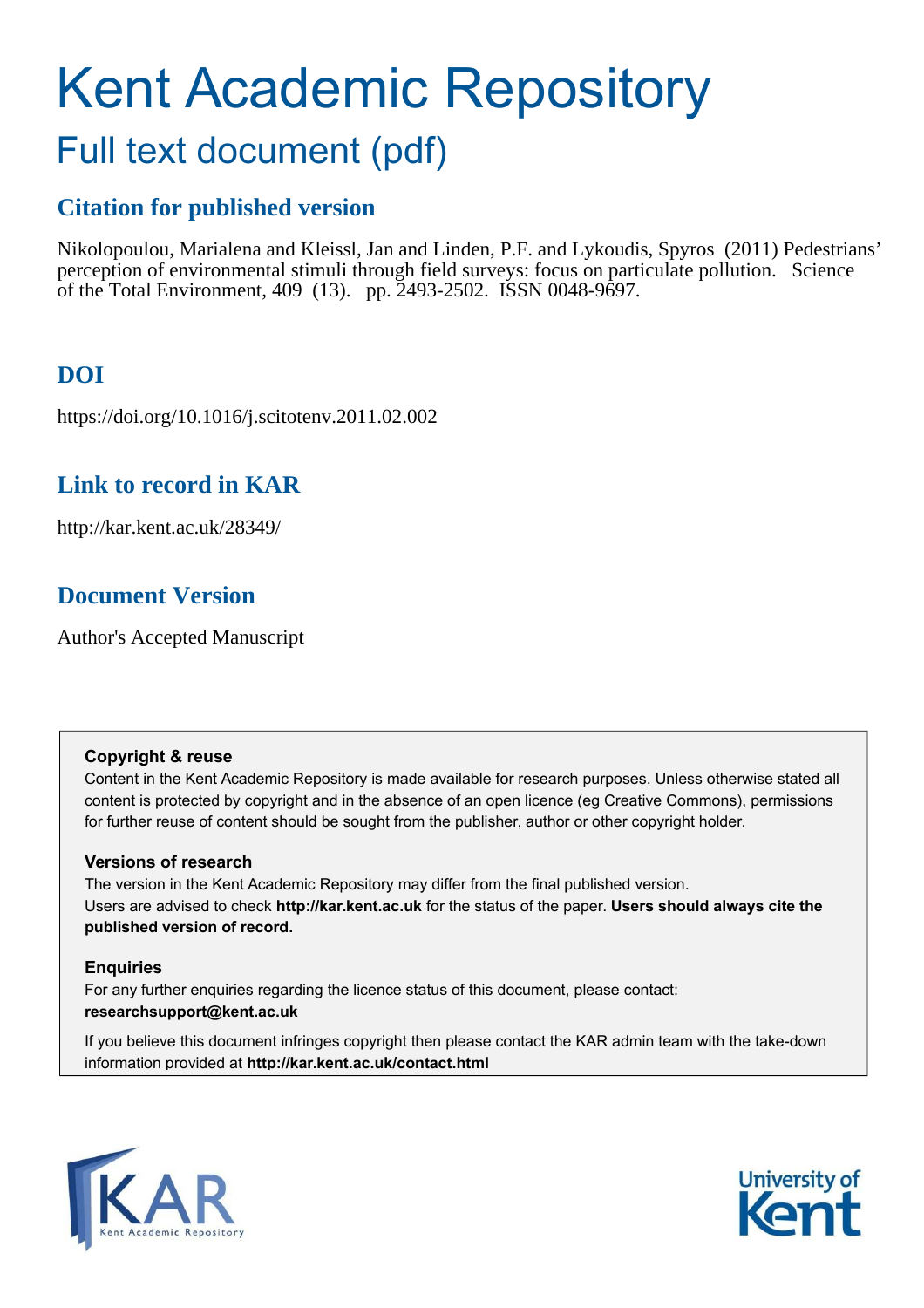#### **Pedestrians' perception of environmental stimuli through field surveys: focus on particulate pollution**

Marialena Nikolopoulou<sup>1</sup>, Jan Kleissl<sup>2</sup>, P.F. Linden<sup>2</sup> and Spyros Lykoudis<sup>3</sup>

- 1. University of Bath, Department of Architecture and Civil Engineering, Bath BA2 7AY, UK, Tel.: +44 1225 386296, Fax: +44 1225 386908, email: mhnikol@hotmail.com
- 2. University of California San Diego, Department of Mechanical & Aerospace Engineering, La Jolla, CA 92093-0411, USA, email: jkleissl@ucsd.edu, p.f.linden@damtp.cam.ac.uk

3. National Observatory of Athens, Institute of Environmental Research & Sustainable Development, I. Metaxa and V. Pavlou, Penteli 152 36, Greece, email: slykoud@meteo.noa.gr

#### **Abstract**

The connection between perception of individual exposure to different environmental stimuli; microclimate, noise and especially particulate matter (PM) was examined. Microclimate, noise and PM were monitored during field surveys with 260 questionnaire-guided interviews at a road construction site and a traffic site on the UC San Diego campus. The overall comfort was determined primarily by the thermal environment. The air quality was considered to be poor by 42% of the interviewees at the construction site, which was burdened with higher PM counts and sound levels. Overall, higher PM concentrations were correlated with perception of poor air quality. Similarity between the overall air quality and how dusty it feels suggests that visual clues of PM, such as dust, affect the perception of air quality and pollution. The effect of medical or smoking history on the perceived air quality was also examined. People with a medical history of hay fever voted more frequently for poor air quality conditions than those without, whereas current smokers were the least sensitive to ambient air quality conditions. Through the exposure-response relationships between the various perception votes and PM, it was possible to predict perceived air cleanness using the PM count. Understanding the human assessment of environmental stimuli could inform the design and development of urban spaces, in relation to the allocation of uses and activities, along with air quality management schemes.

Keywords: perception, air quality, thermal environment, noise, urban design

#### **1. Introduction**

Urban populations are vulnerable, as a result of the Urban Heat Island, where temperatures in built areas are higher than the surrounding countryside, and poor air quality due to enhanced local emissions (Daniels et al., 2000; Yaghoobian et al. 2010). This vulnerability to chronic exposure will increase further under global warming, as increased temperatures increase heat stress and are often associated with higher pollution concentrations (Sarrat et al., 2006).

In the context of sustainable urban environments, there is increased interest on the provision of open spaces and environmental quality. A successful network of external public spaces promoting outdoor living can play an important role in cooling cities. It can also prevent people from withdrawing to air-conditioned indoor spaces, further burdening the environment under increased air temperatures due to urbanization and climate change. Open spaces can be even more beneficial in neighbourhoods with poor socio-economic status. Increased outdoor presence enhances security and increases physical activity thus reducing the burden of chronic diseases. Other benefits include enabling the increased use of greener modes of transport, such as cycling and walking.

To improve the environmental quality and design of open spaces, it is critical to evaluate individuals' perception of environmental conditions, in particular microclimate, noise and air quality. Such knowledge also can be used to induce environmentally sustainable behaviour. Understanding the human assessment of air quality will allow the development of targeted outreach campaigns by local authorities and policy makers to protect the population from such exposure, as recent studies found that air quality advisories for the public were not effective in changing individuals' behaviour, even in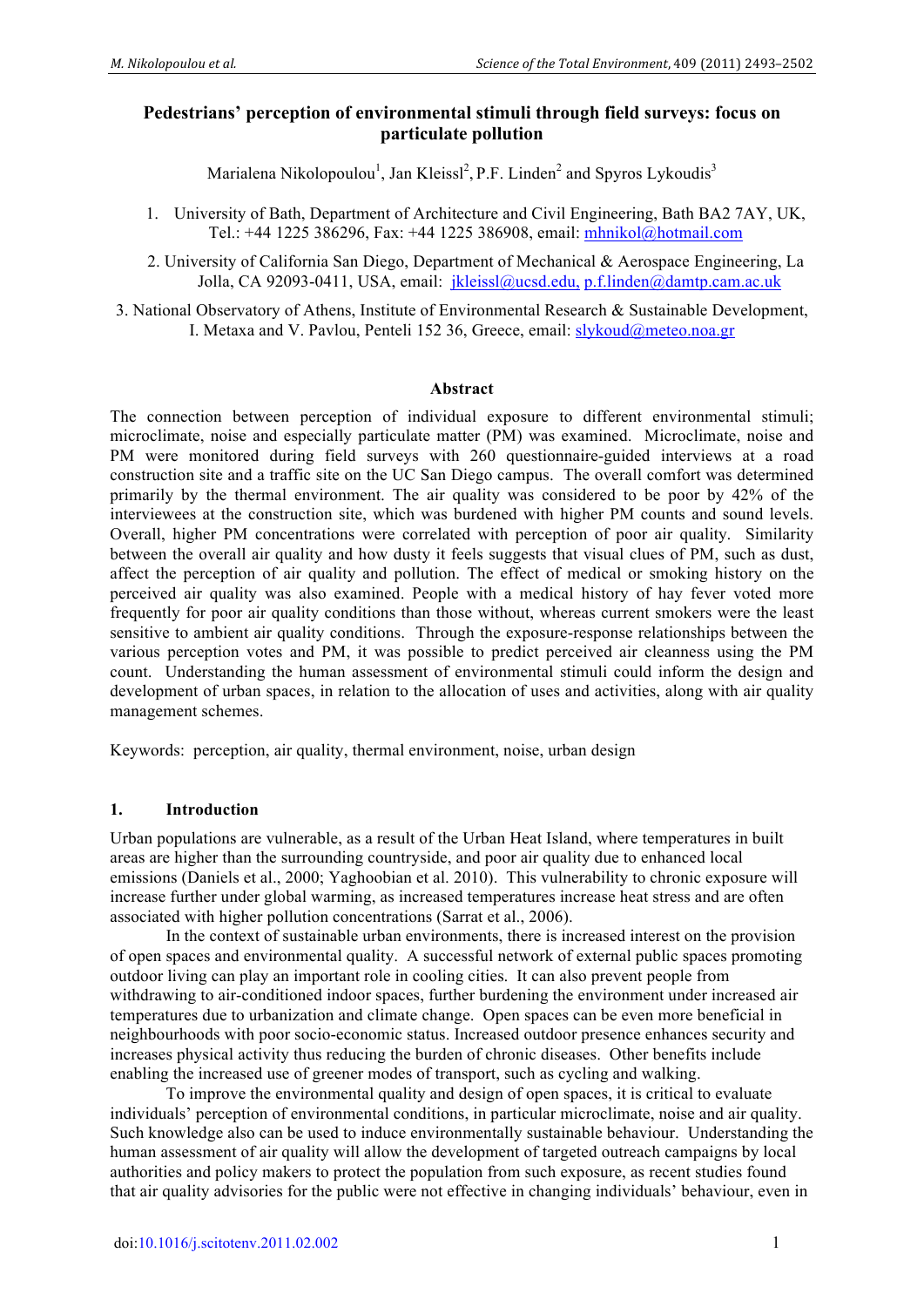severe air quality episodes. Behaviour change was predominantly motivated by perception of the environmental conditions and not the advisory system (Semenza et al*.,* 2008).

This article seeks to improve our understanding of the perception of different environmental stimuli, focusing on the sensory awareness of individuals' exposure to different levels of resulting environmental quality, by monitoring microclimate, noise, and especially particulate matter (PM) in a focused case study. PM (i.e. small particles) is of great concern because it can remain airborne for days (Park et al., 2006; Sapkota et al., 2005), contains toxic substances that accumulate over the particle lifetime (Moffet et al., 2008) and enters the human lungs (Harrison, 2004).

Microclimatic conditions are now increasingly accepted as a critical parameter for the use of open spaces in the urban environment, although the responses to the microclimate may be unconscious (Nikolopoulou et al., 2001). This study also highlighted that theoretical thermoregulatory models do not accurately reflect the perception and evaluation of outdoor comfort conditions. Consequently, various field surveys have been conducted to investigate people's perception of microclimatic parameters and the resulting thermal comfort conditions. The RUROS study was conducted with surveys in different European cities in 2001-2002 (Centre for Renewable Energy Sources, 2002). Local microclimatic monitoring was combined with the evaluation of these conditions by users of open spaces, leading to a large database of nearly 10,000 interviews. This comparison of objective and subjective data shed light on the understanding of outdoor thermal comfort through perception (Nikolopoulou and Lykoudis, 2006) and even suggested relationships between meteorological parameters and thermal sensation and comfort, based on empirical data (Nikolopoulou et al., 2004). RUROS also evaluated the acoustic environment and psychological parameters in perceiving soundscape (Yang and Kang, 2005). They found that although subjective evaluation of the sound levels were correlated with the mean equivalent sound pressure levels, considerable differences occurred with the acoustic comfort evaluation. The importance of personal parameters, activities, perceptions, and other non-acoustic factors for the evaluation of acoustic comfort has since been confirmed by further studies (Szeremeta et al., 2009; Kang and Zhang 2010).

In the field of air quality, identifying relationships between perceived and actual levels of pollutants has not been possible (Brody et al*.,* 2004). Due to the serious health implications of different air pollutants most of the work on perception has focused on the perceived risks and epidemiological studies (Oglesby, et al., 2000; Rotko et al., 2002; Klæboe et al., 2008, Llop et al., 2008; Badland and Duncan, 2009). While public perception studies have been dating back to the 1960s (Craik and Zube, 1976; Brody et al., 2004), only recently has empirical research started to examine the local level (Brody et al., 2004). Even in these cases, the data are usually stratified by neighbourhood and not measured or assessed at the local pedestrian level. This assessment at pedestrian level is important as recent studies revealed that there are large variations between the air quality levels at fixed monitoring stations and at the local scale, or even at different sides of the road (Kaur et al., 2005)

Most studies on perception of air pollution have been carried out through social and public opinion surveys, which focused almost exclusively on the awareness or level of concern about air pollution, with a few studies also investigating behavioural impacts or the psychological consequences of air pollution (Howel et al., 2003). A recent review of the air pollution perception literature (Bickerstaff and Walker, 2001) showed that publicity about air pollution has been an important factor in influencing public awareness of air pollution. Thus it was not possible to identify whether people actually sensed polluted air in their environment, or whether their perception was biased by media coverage. Assessing the ability of people to detect the existence of polluted air in their environment is further complicated by the interference of other environmental parameters affecting the overall comfort of the individual.

Recent studies on the local scale have provided information on place-specific conditions and evaluated how the location and its surroundings are important in the experience of air pollution (Day, 2007; Brody et al*.,* 2004; Bonnes et al., 2007). Arguing that the psychological effects of air pollution may often be more important to well-being than the biophysical effects, the EXPOLIS project also linked annoyance with exposure to air pollution from vehicular traffic (PM2.5, PM10 and  $NO<sub>2</sub>$ ) at different cities across Europe (Rotko et al., 2002; Amudsen et al., 2008; Klæboe et al., 2008).

Also, studies evaluating indoor environmental conditions in climate chambers and offices have shown that perception of air quality is significantly influenced by temperature and humidity (Fang et al., 2004). Wargocki (2004) agrees that the combined effect of olfactory, chemical and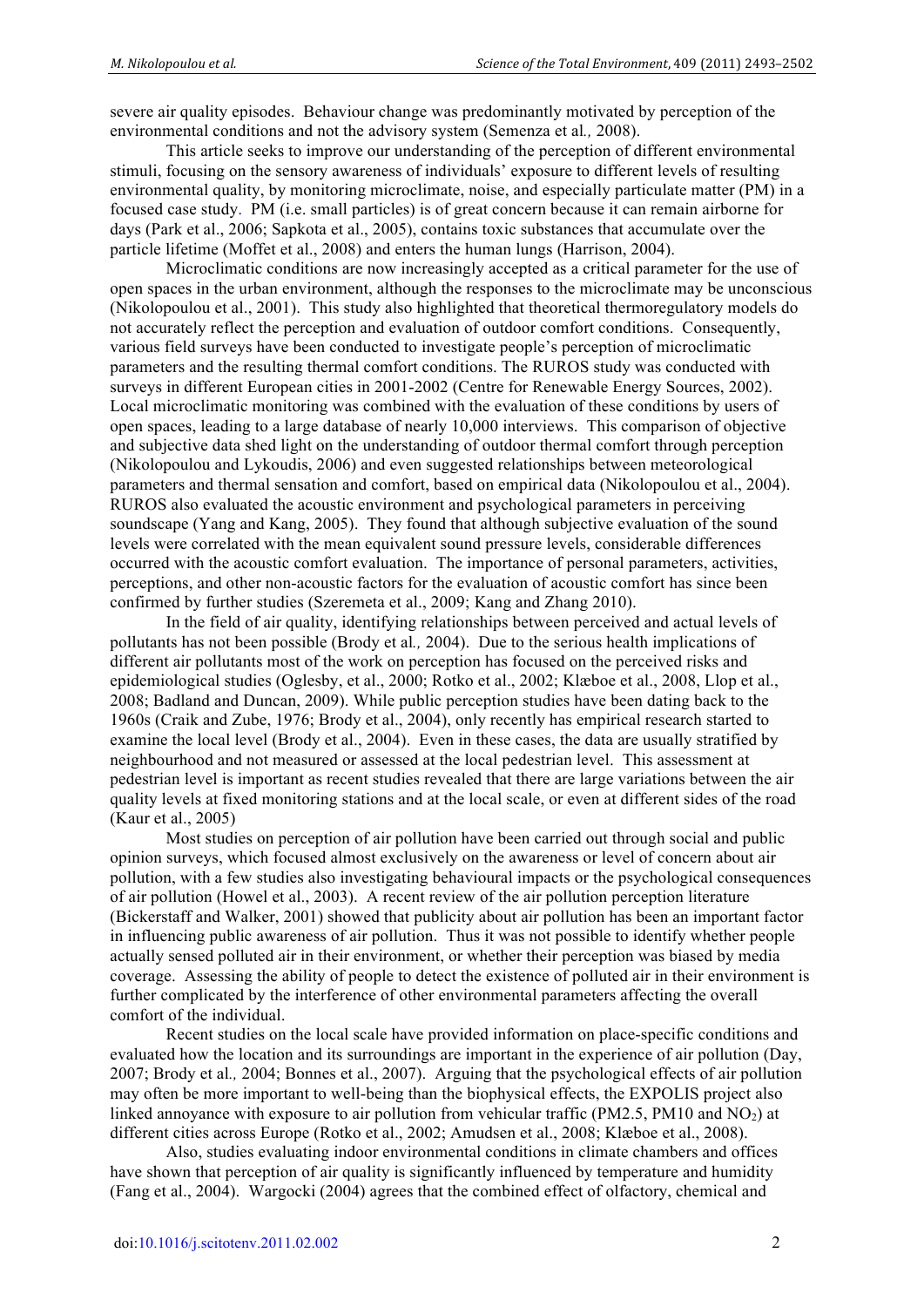thermal sense affects the perception of air quality in the indoor environment. As the outdoor context offers enormous variability in microclimatic and air quality conditions, it could then be expected that perception of air pollution varies under different weather conditions (e.g. calm wind conditions, temperature inversions, heat waves, large solar irradiance resulting in photochemical smog, etc.).

This paper investigates the individual perception of exposure to different environmental stimuli, especially PM, at the local scale. The research framework and data collection are described in section 2 and the conditions of thermal environment, noise, and PM are summarized in section 3. In section 4, we examine the perception of these stimuli separately by type. Potential sensitivity to PM is also examined via the effect of medical and smoking history on the perceived air quality. The development of exposure and response relationships, based on sensory awareness, is examined in section 5. It is important to stress that this is a focused study, aiming to test the validity of the overall concept which could then lead to large–scale empirical studies. Such studies could investigate threshold levels at which different air pollutants can be perceived, sensory adaptation and habituation, as well as confounding effects of different forms of air/noise pollution and microclimate.

Understanding the human assessment of environmental stimuli could inform the development of urban spaces, in relation to the allocation of uses and activities, as well as evaluating physical interventions to improve environmental quality. At a different level, such knowledge could indirectly inform air quality management schemes by addressing the public's interaction with the environment and motivation for change.

#### **2. Research framework**

The University of Bath, UK, and the University of California, San Diego (UCSD, USA) collaborated in a project to evaluate the individual perception of exposure to different environmental stimuli and different concentrations of particulate matter (PM). Since westerly (onshore) winds persist for most of the year, significant PM concentrations in coastal San Diego are only expected near construction sites or during forest fire events (County of San Diego Air Pollution Control District, 2007). The UCSD campus was used as a case study for several reasons. There are various on-going construction projects and hence elevated PM levels could be studied. Also, UCSD has established a unique network of stations to monitor environmental conditions on campus for the Decision Making using Real time Observations for Environmental Systems (DEMROES) project (Dominguez et al., 2007) that provided the microclimatic information and measurement infrastructure necessary for this work. Furthermore, as the campus is reminiscent of suburban environments, perceptions are not subject to the urban vs. rural dichotomy that could lead to location being the parameter controlling perception, rather than air quality levels themselves (Brody et al*.*, 2004).

The field surveys involved questionnaire-guided interviews with the users of two sites on the UCSD campus (near 32.88ºN, 117.24ºW), one a key node for vehicular traffic and public transportation (TS) and the other a construction site (CS), where road surfacing work was conducted, bordering a park on one side and built up areas on the other. The two sites were about 750m apart along a NNW-SSE axis, about 1500m east of the Pacific Ocean (Fig. 1).

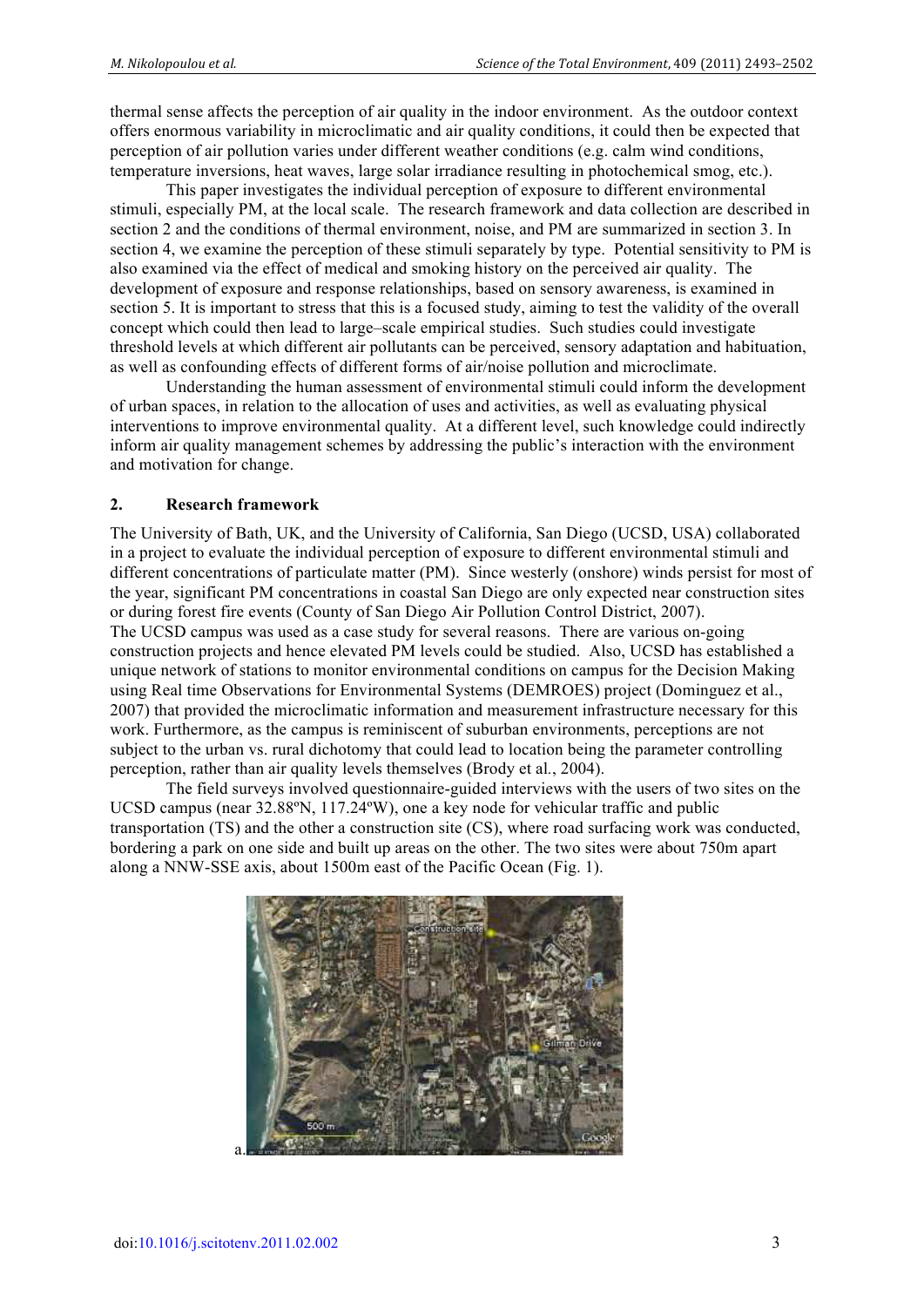

Fig. 1: (a) Overview of the survey sites (adapted from Google Earth), (b) Gilman shuttle stop TS with the DEMROES station visible in the centre, (c) Construction site CS.

The surveys were conducted in summer 2008 by undergraduate students at UCSD who were trained prior to the project in survey techniques and use of questionnaires. Concurrent highly timeresolved environmental monitoring was taking place locally, in order to record the microclimatic, noise and air quality parameters the interviewees were experiencing. To this effect, an enhanced mobile DEMROES station, mounted on a 2m high tripod, was installed temporarily at the survey sites. It was equipped with an Extech 407740 Type 2 sound level meter (at 1.5 m above ground level), a Davis Instruments anemometer and wind vane at 1.9 m, a Humirel HTM2500 temperature and relative humidity probe at 1.8 m, and a Licor SZ200 pyranometer at 2 m.

A Shinyei PPD20V particle counter sensitive to particles with a diameter larger than 1 µm was used to determine the number concentration of PM in particles per litre. PM emissions from traffic combustion are smaller than 0.5 µm and cannot be detected with this device. Based on a detailed chemical characterization of particulate matter at a nearby site (Toner et al*.*, 2008) we expect the majority of the particles in the  $>1$  µm range to be sea salt and local dust from the wind shear created by vehicular traffic and construction. Since international health standards and PM measurements are usually reported in  $\mu$ gm<sup>-3</sup> a conversion factor was needed to allow better intercomparison of the reported PM concentrations. Given that the sensor used is able to identify particles between 1µm and 10 µm and assuming a typical PM size distribution, the average aerodynamic diameter would be around 3  $\mu$ m (Seinfeld and Pandis, 1997). Thus, for a typical silicate particle density of 2.2 gcm<sup>-3</sup> the conversion factor for transforming particle counts per volume air into particle mass per volume air would be equal to  $0.028$  ( $\mu$ g.m<sup>-3</sup> per part/l). This conversion to mass concentration is approximate but does not affect the analysis qualitatively.

Using meteorological and air quality variables recorded every 2 seconds, average meteorological and air quality, and equivalent sound level values were calculated for the exact period when each interview was conducted. The interviews were carried out at a distance of at least 5m from the sound level meter, to avoid influencing the noise levels.

The participants in the surveys included students and staff, selected at random, from the areas under investigation. They were asked to answer all the questions with direct reference to the site they were interviewed at and for the specific moment in time; as opposed to their general impression of the area.

As no general evaluation was asked for, this approach should avoid any bias through the 'halo effect' where residents in an area are reluctant to recognise poor air quality conditions in their vicinity (Bickerstaff and Walker, 2001; Bickerstaff, 2004).

The questionnaire was developed by merging microclimatic parameters and noise questions similar to the RUROS project (Centre for Renewable Energy Sources, 2002) with air quality questions from studies on indoor climate (Engvall et al., 2004; EPA, 2003; Mendell et al., 2007; Wargocki et al., 1999). Specifically, the questionnaire asked for gender, age, smoking status, perceptions about the thermal and acoustic environment, environmental quality, and health and well-being. The symptoms elicited from the questionnaire included nose blocked, dry nose / throat / mouth / skin; and dry or itchy eyes. Past history with asthma, hay fever and eczema were also taken into account. The interviewees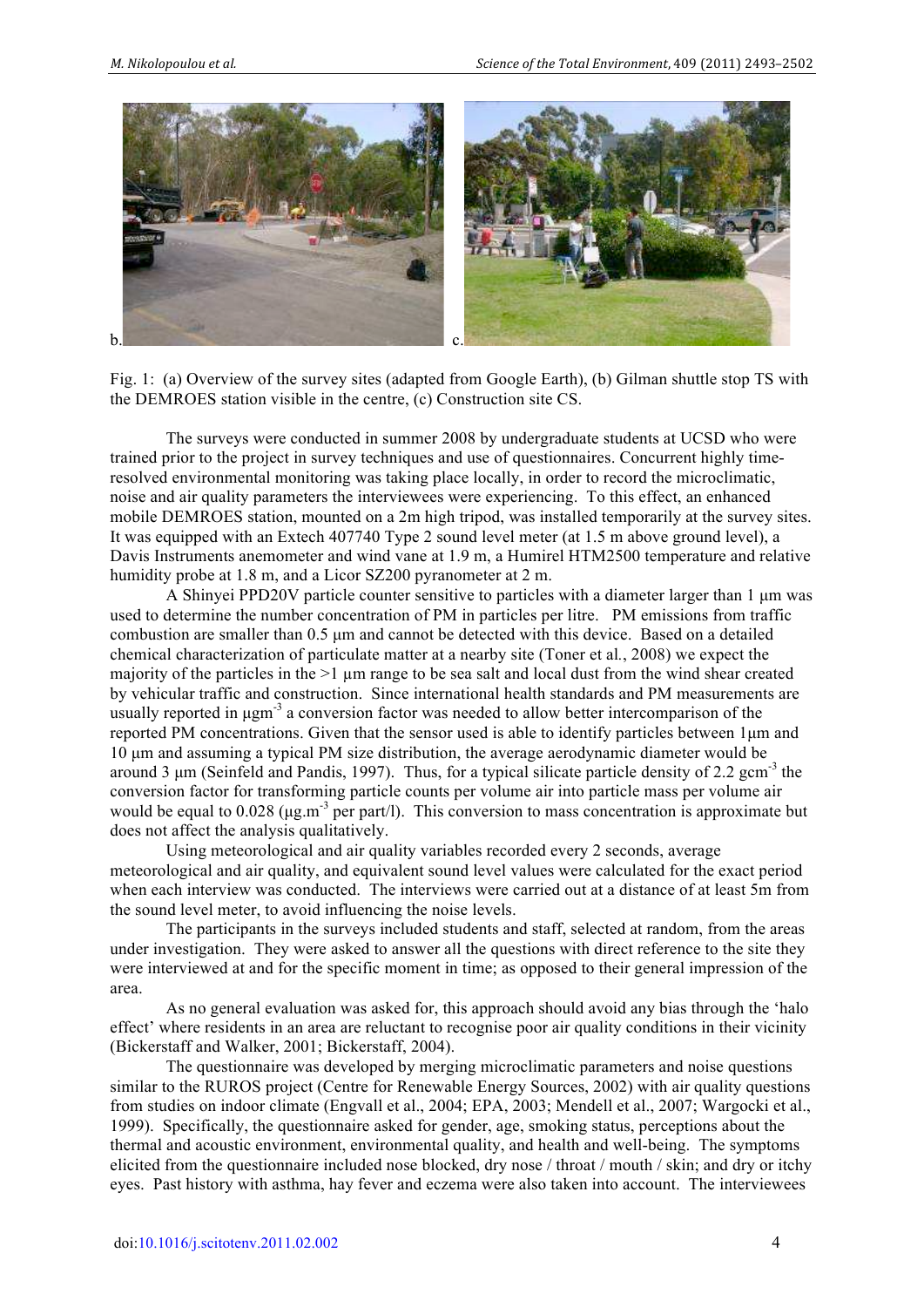were reporting their evaluation of different environmental parameters on a 5-point scale and preference on a 3-point scale, as well as their assessment of their overall comfort state (Table 1).

|                                | Table 1: Extract from the questionnaire related to the environmental conditions                                  |                             |                                             |                         |                           |
|--------------------------------|------------------------------------------------------------------------------------------------------------------|-----------------------------|---------------------------------------------|-------------------------|---------------------------|
|                                | How would you describe the wind environment at the moment?<br>very windy<br>1.1                                  | windy<br>$2. \Box$          | moderate<br>3.1 <sub>1</sub>                | a bit calm<br>4.        | calm<br>5. $\Box$         |
| Would you prefer it to be?     | more windy<br>$1 \mid$                                                                                           | no change<br>$2\Box$        | less windy<br>3.1 <sub>1</sub>              |                         |                           |
| At the moment, do you find it: | cold<br>$1. \Box$                                                                                                | cool<br>2.                  | neither cool nor warm<br>3.                 | warm<br>4. $\Box$       | hot<br>5.                 |
| Would you prefer to be:        | cooler                                                                                                           | no change<br>2 <sub>1</sub> | warmer<br>$3 \perp$                         |                         |                           |
|                                | With regard to overall weather conditions, are you feeling comfortable at the moment?<br>yes<br>1.1 <sub>1</sub> | no<br>$2. \Box$             |                                             |                         |                           |
|                                | What is your opinion of the air at the moment?<br>very clean<br>1                                                | fairly clean<br>$2 \mid$    | neither clean nor dusty fairly dusty<br>3.1 | 4. $\Box$               | very dusty<br>$5. \sqcup$ |
|                                | What is your opinion of the overall air quality at the moment?<br>very good<br>$\mathbf{1}$                      | fairly good                 | neither good nor poor<br>3.                 | fairly poor<br>$4 \mid$ | very poor<br>5.1          |
|                                | How would you describe the acoustic environment at the moment?<br>very quiet<br>1.                               | fairly quiet<br>2.          | neither quiet nor noisy<br>3.               | fairly noisy<br>4.      | very noisy<br>5.          |

#### **3. Environmental and demographic data**

Overall, six days of surveys were carried out in August and September 2008. A total of 260 questionnaires were completed.

Descriptive statistics and histograms were employed to illustrate the interviewees' characteristics, their responses, as well as possible differences between sites or groups of people. Whenever needed chi-squared tests provided significance levels for the observed differences. The relationship between the various perception variables and the implied causative environmental parameters was investigated using Pearson correlation coefficients. All the coefficients reported in the following sections are significant at the 0.05 level or better. The effect of confounding parameters was also investigated using partial correlation coefficients and cross-tabs, as well as chi-squared tests against equiprobability. Finally, ordinal regression based on a logit probability model, was used to quantify the relevance of the various parameters with respect to the reported perception votes. All data analyses were performed with SPSS (SPSS Inc., 2008).

#### **3.1 Microclimatic data**

Weather conditions in San Diego are strongly affected by proximity to the ocean resulting in a diurnal sea breeze circulation which, in turn, results in a small diurnal temperature range and high humidity (Western Regional Climate Center, 2009). The range of air temperature over the specific measurement periods was small (20.6 ºC to 24.4 ºC) with a mean of 23.1 ºC. Relative humidity was moderate to high (mean at 79%) and also had a narrow range, varying from 71% to 85%. Although all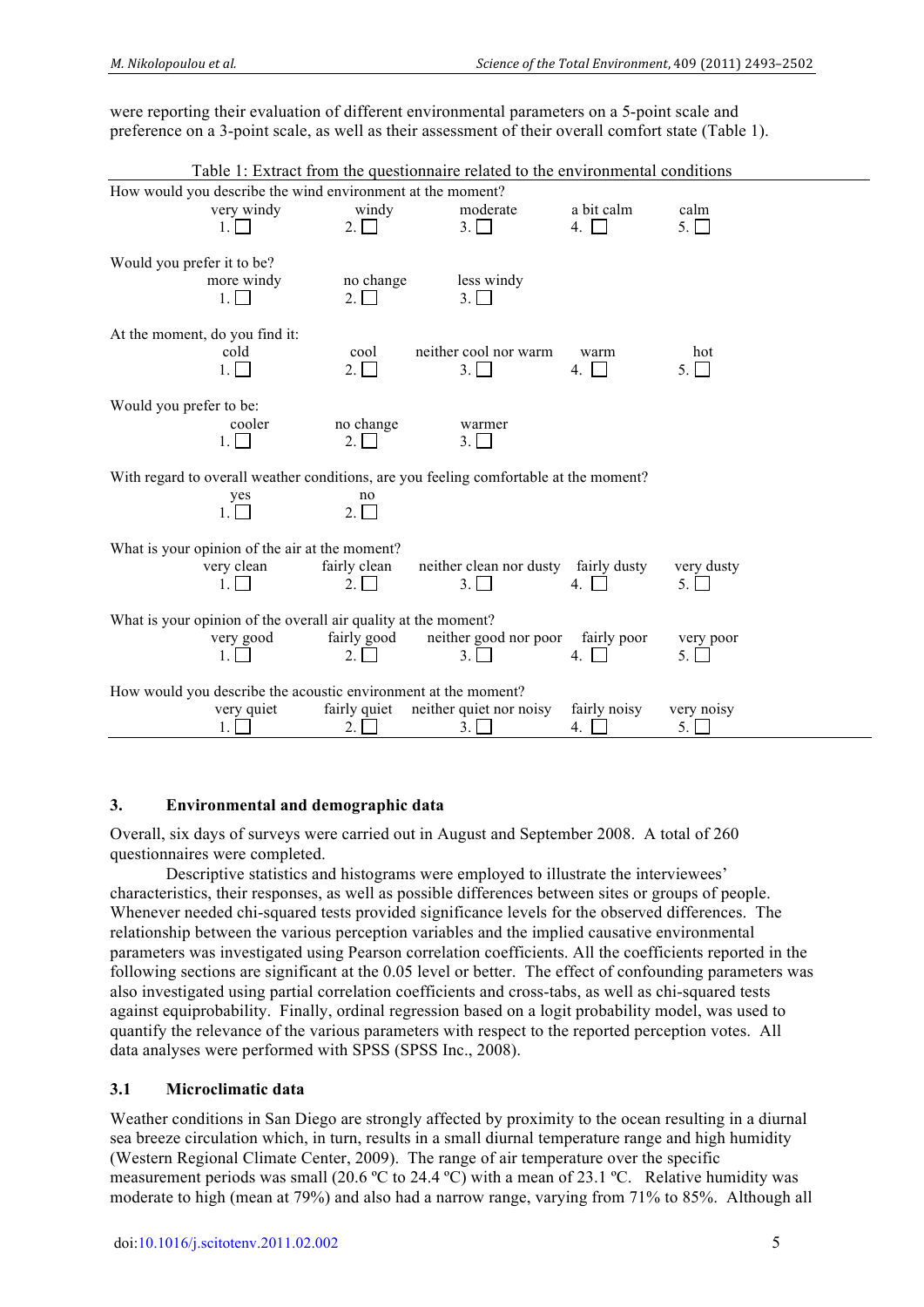survey days were sunny, the changing solar angle and surrounding obstructions caused global horizontal solar radiation to be more variable. Wind speeds were low, varying between  $0.3-3 \text{ ms}^{-1}$ , with a mean value of  $1.5 \text{ ms}^{-1}$ . There was no significant topographical difference between the two sites, as both of them are open and exposed to the wind.

#### **3.2 Sound level data**

*Equivalent* sound pressure levels were obtained from the 2s measurements (in db(A)), by first converting the latter to sound pressures (in Pa) that can be averaged arithmetically, and then converting these to sound pressure levels (in dB(A)) (Pfafflin and Ziegler, 2006).

Sound pressure levels are higher for the CS (Fig. 2a,b). Although both sites have a minimum sound pressure level around  $62 \text{ dB}(A)$ , the maximum value of the CS is  $87.5 \text{ dB}(A)$ , as opposed to 77.1 dB(A) for TS. Overall, the acoustic environment is rather poor for both areas, with equivalent sound pressure levels of 78.6  $dB(A)$  and 68.9  $dB(A)$ , for the CS and TS, respectively. These values represent the noisy activities taking place (construction activities/heavy machinery in the former, high level of vehicular traffic and buses particularly in the latter).



Figure 2: Frequency distribution of the sound pressure levels  $(dB(A))$  for the two sites during the surveys: (a) CS (b) TS.

#### **3.3 Air quality data**

Air quality varies significantly between the two sites. CS is clearly more burdened from an environmental point of view, as the PM count distribution has a long tail towards higher values (Fig. 3a,b). The minimum values are fairly similar for both sites (around 53 part/l), but the maximum value is 3 times higher at CS (2868 part/l as opposed to 967 part/l, or 80.3  $\mu$ gm<sup>-3</sup> as opposed to 27.1  $\mu$ gm<sup>-3</sup>). The mean value is 4 times higher (806 part/l as opposed to 216 part/l, or 22.6  $\mu$ gm<sup>-3</sup> as opposed to 6.1 µgm<sup>-3</sup>). The measurements reflect the higher pollution load of the CS, which we attribute mainly to dust loading. However, given that the campus is an open area and well ventilated in an otherwise clean region, the absolute values are considered rather good.

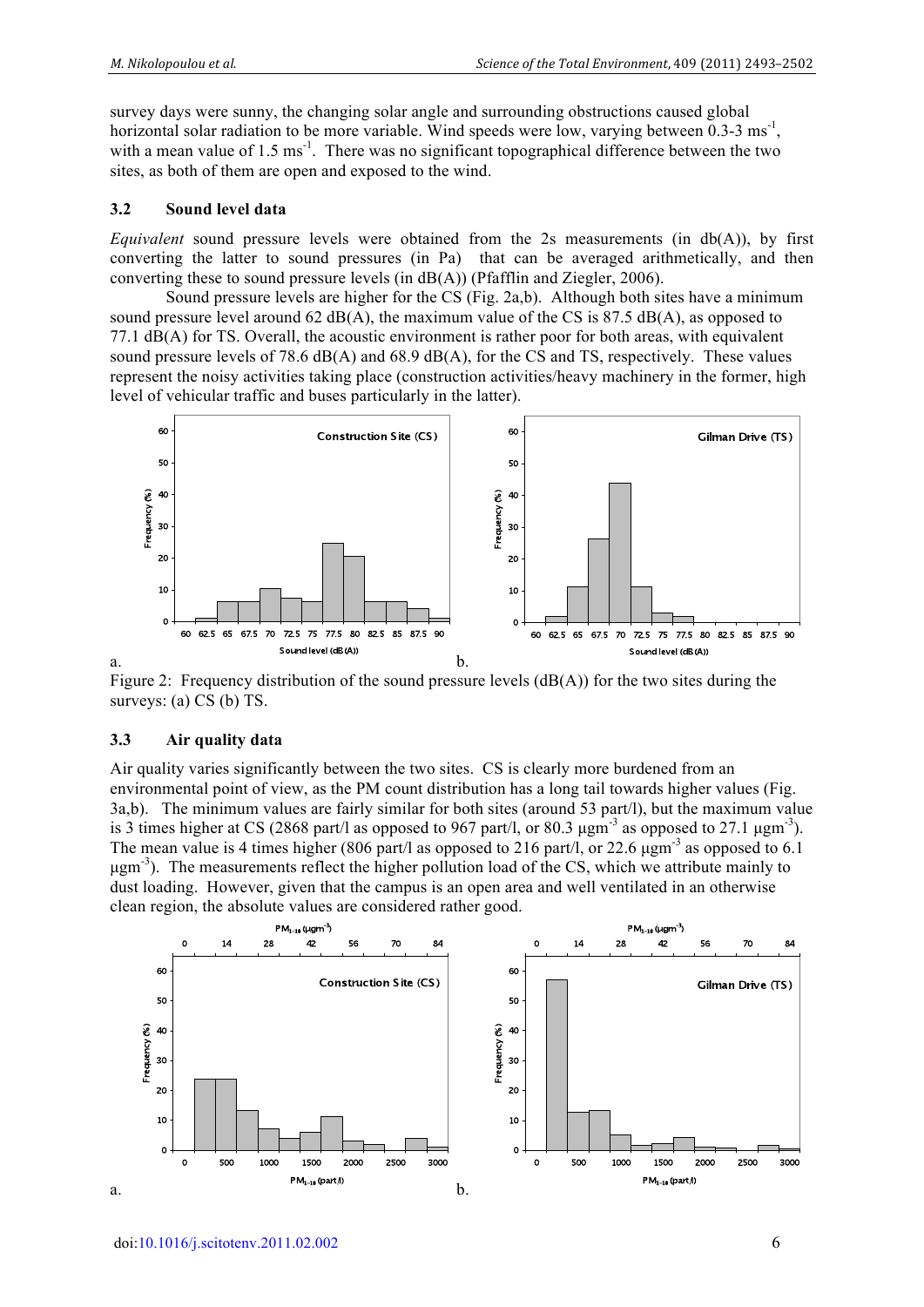Figure 3: Frequency distribution of the PM data for the two sites during the surveys (a) CS; (b) TS, in particles/litre and ugm<sup>-3</sup> (estimated).

#### **3.4 Demographic data**

The majority of the interviews took place at TS (163 or 62.7% of the 260, as opposed to 97 or 37.3% at the CS), as more people could be found there, given the nature of the site, an important public transportation hub for the campus.

Gender composition was predominantly males (63.3%). Age is biased towards younger people with 67% in category 18-24 and 19% in 25-34. This is not surprising, given that both sites are on a University campus, where the majority of the population is students. Consistent with the general makeup of the student population at UCSD, Asians and Caucasians are about equally represented in the sample, at about 35% each. There were very few African or Mexican –Americans and Native Americans.

 In terms of the activities carried out, about 80% of the people were either walking or standing, reflecting the nature of the sites. Only 20% were actually sitting. In agreement with the recorded activities 'waiting for the bus' is the main reason for being in the area (39.4% out of the 62.7% that TS represents). The remaining group consists of people passing by on their way to home/work/class, etc. Every day users of the space are the largest group (47%) followed by weekly users (35%).

#### **4. Perception of environmental conditions**

#### **4.1 Thermal environment**

Regarding thermal sensation (Fig. 4), the conditions were perceived as warm (48.3%). With regards to their overall comfort, 87.7% of the people voted comfortable. The interviewees seemed to prefer no change (58.1%), or desired cooler conditions (39.2%) and only 2.7% voted for warmer conditions. Regarding wind conditions, nearly 70% preferred no change with 22.3% asking for more wind.



Figure 4: Frequency distribution of the thermal sensation during the surveys.

Wind perception is significantly correlated with wind preference  $(r=0.28)$ , air temperature  $(r= 0.18)$  and wind speed  $(r=-0.19)$ . Wind preference on the other hand is not correlated with wind speed but only with air temperature  $(r=-0.21)$ . This is not surprising since under low wind speeds, as in these surveys, wind preference is influenced by thermal sensation  $(r= -0.19)$ .

Thermal vote is strongly correlated with thermal preference  $(r= -0.40)$ , implying that respondents who felt warmer preferred to be cooler. Air temperature is well correlated with both thermal vote  $(r= 0.33)$  and preference  $(r=-0.17)$ , whereas humidity and wind speed are not. Finally thermal vote is correlated with solar radiation  $(r= 0.13)$  but preference is not. These results are consistent with the RUROS field surveys (Nikolopoulou and Lykoudis, 2006).

Overall weather related comfort is only correlated with air temperature  $(r= 0.16)$ . Presumably, the limited variability of relative humidity and wind speed during the survey periods did not allow for any other relationships to manifest themselves. Also, no significant correlation exists between the comfort vote and sound or PM levels.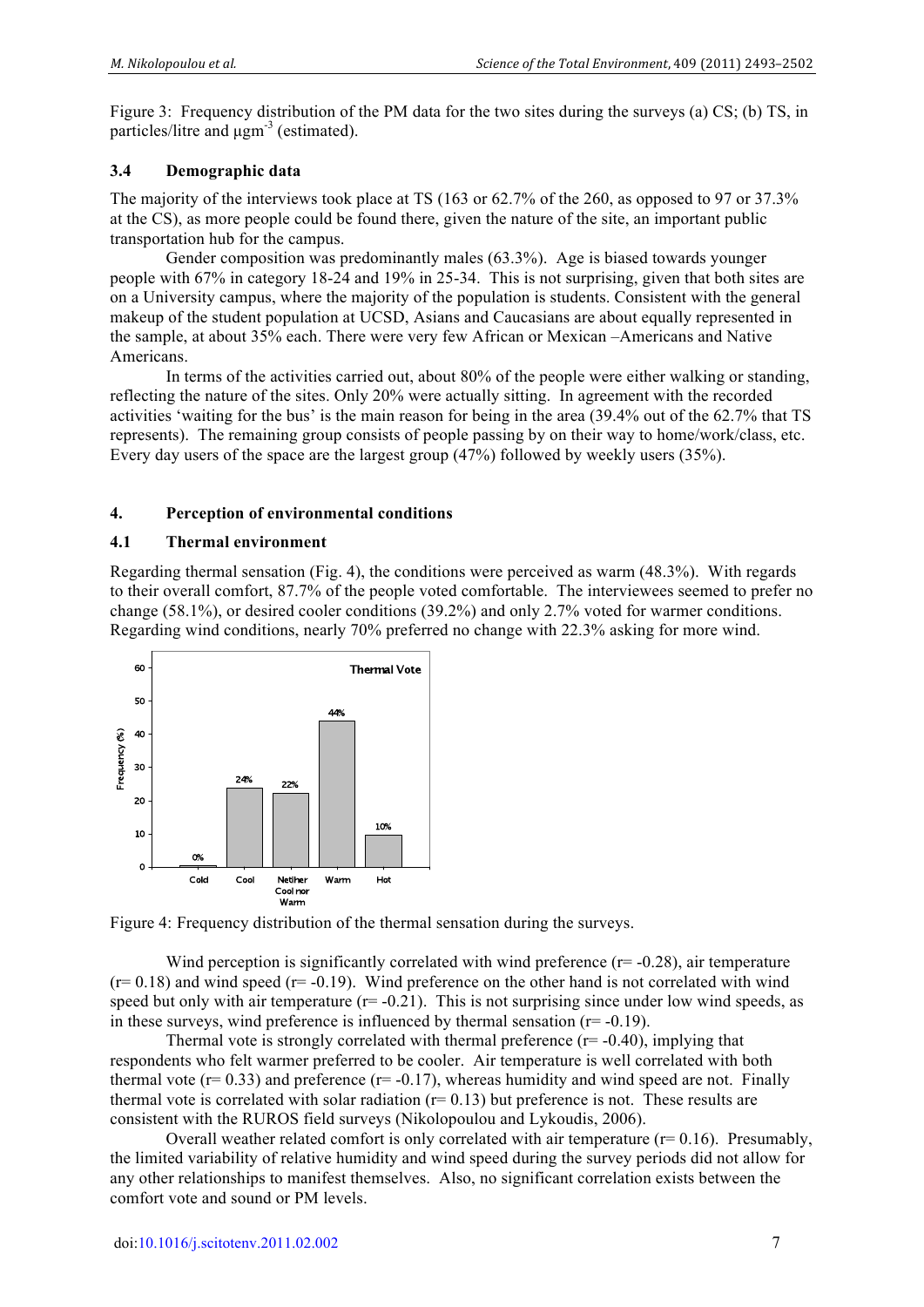#### **4.2 Acoustic environment**

The overall impression of the acoustic environment is that it is fairly noisy. In fact 56% voted for one of the noisy categories. Considering each site separately, it becomes clear that the CS is by far noisier than TS, with 81.3% of the votes on the noisy side of the scale, against 40.5%. This is consistent with the sound pressure level profile of the two sites presented in Figure 2. Traffic and the construction are the major sources of annoyance. Considering each site separately, as expected, in the CS, construction is the single most dominant annoyance factor (64%) followed by construction related activities, such as machinery, trucks, etc. In TS on the other hand, traffic is the only significant annoyance factor. Several interviewees did not consider any particular source being an annoyance.

The personal evaluation of the acoustic environment, correlates well with the recorded sound pressure levels ( $r= 0.54$ ), as well as with the evaluation of how clean/dusty it feels ( $r= 0.47$ ). The latter is presumably due to the common source of noise and pollution (vehicular traffic and construction activities), which also explains the good correlation between sound levels and PM levels  $(r= 0.41)$ .

#### **4.3 Air quality**

More than 50% of the participants consider the air to be very or fairly clean. A quarter of the people consider the air to be neither clean nor dusty and 22.3% fairly or very dusty (Fig. 5a). Examining the two sites separately, most people consider the air to be clean at TS (67.5%) whereas, as expected, about 50% of the interviewees at the CS consider the air to be dusty (Table 2).



Figure 5: Frequency distribution of (a) Air Clean/Dusty and (b) Air Quality votes

| Air           |       |       |              |       |       |  |
|---------------|-------|-------|--------------|-------|-------|--|
| Clean/Dusty   | CS    | TS    | Air Quality  | CS    | TS    |  |
| Very clean    | 4.1   | 5.5   | Very good    | 6.2   | 8.0   |  |
| Fairly clean  | 25.8  | 62.0  | Fairly good  | 26.8  | 62.0  |  |
| Neither clean | 20.6  | 6.4   | Neither good | 25.8  | 22.7  |  |
| nor dusty     |       |       | nor poor     |       |       |  |
| Fairly dusty  | 33.0  | 4.3   | Fairly poor  | 32.0  | 6.7   |  |
| Very dusty    | 16.5  | 1.8   | Very poor    | 9.3   | 0.6   |  |
| Total         | 100.0 | 100.0 | Total        | 100.0 | 100.0 |  |

Table 2: Cumulative frequency distribution of Air Clean/Dusty and Air Quality votes for the two sites

The air quality vote distribution (Fig. 5b) is practically identical to that of clean/dusty air vote, with similar complaints for the different sites (Table 2).

Air clean/dusty vote has a very good correlation with air quality vote  $(r= 0.80)$ . Both votes have good, statistically significant, correlations with PM count ( $r= 0.31$  and 0.30) and surprisingly with solar radiation  $(r=-0.31, -0.27)$ . This could mean that the way people perceive PM related air quality is through the visual effect of particles, which becomes more noticeable under low irradiation conditions, resulting in negative Pearson correlation coefficients for solar radiation. This influence of visual clues of particulate matters, such as dust, affecting the evaluation of air quality and overall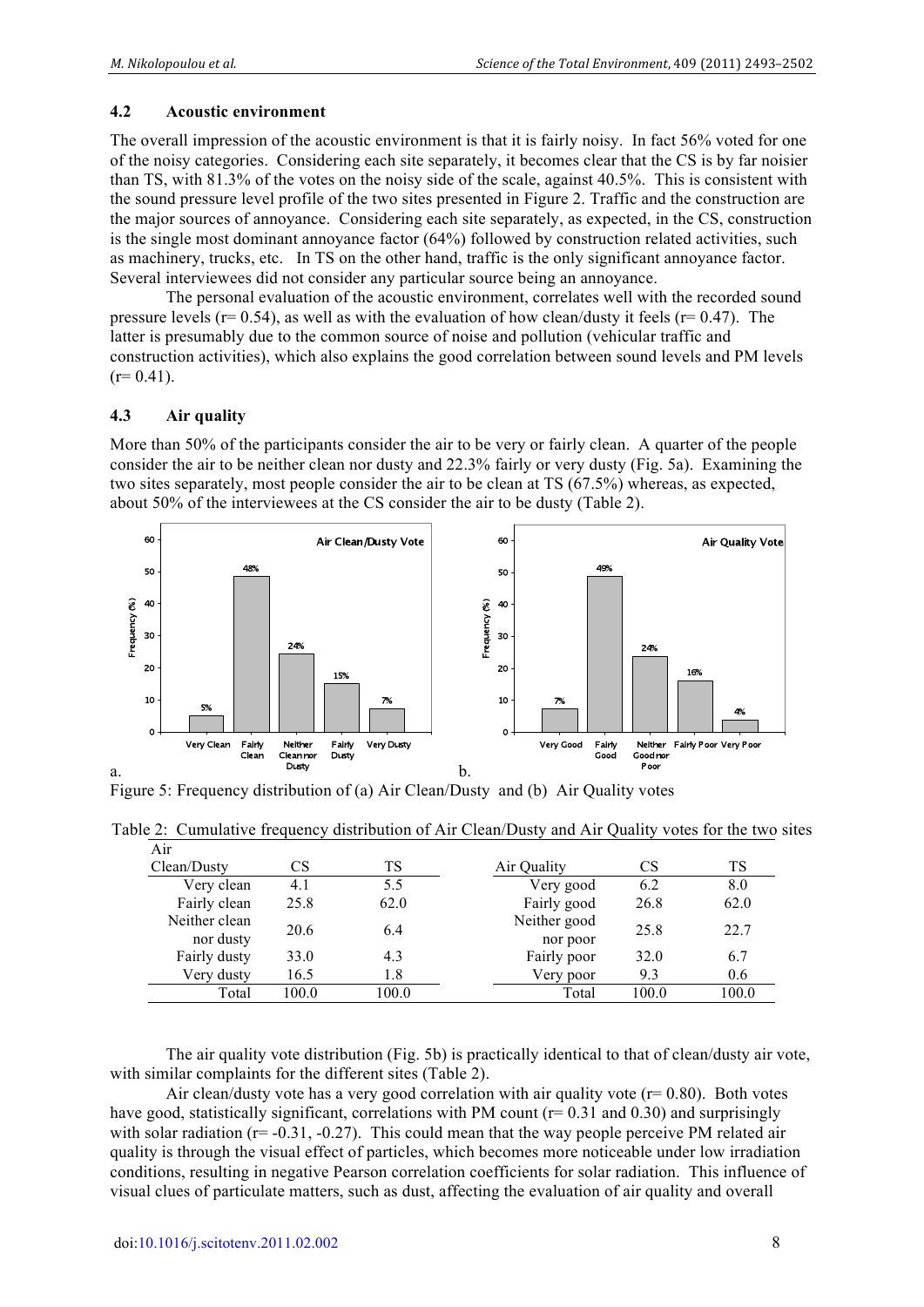pollution is consistent with other studies, where visual evidence was the most important for the perception of pollution (Bickerstaff and Walker, 2001). In fact, the power of vision consistently has been found to be integral in helping people understand pollution, through the physical presence of dirt, soot, fumes, etc. (Bickerstaff, 2004; Hyslop, 2009).

Stacked bar-charts of the cumulative percentage of votes visualise the distribution of votes at different levels of PM (Fig. 6). Both Air Clean/Dusty and Air Quality votes demonstrate that as the PM increases, the number of 'clean' and 'good' votes decreases, whereas the number of 'dusty' and 'poor' votes increases. The bar on the far right of each graph, corresponding to 3000 particles/litre does not follow this trend. From the frequency distribution of the PM data (Fig. 3), it is apparent that there is little data for the high pollution loads and, therefore, the respective cumulative frequencies are not reliable.



Fig. 6: Frequency distributions for the votes of (a) Air Clean/Dusty and (b) Air Quality for different levels of PM (N=260).

#### **4.3.1 Perception of pollution and health problems**

In an attempt to understand the different stimuli that may affect people's evaluation of air quality, the possible history of medical conditions such as asthma, hay fever and eczema, as well as the smoking status were also investigated, as these could affect sensitivity to polluted air. The majority of the interviewees had no medical history of asthma, eczema, or hey fever. The most common condition was hay fever with 17.1% occurrence ( $n = 44$ ), followed by asthma with 13% and eczema with less than 6% ( $n = 15$ ). Also, the majority of the people have never smoked (79.9%), while 13.9% were former tobacco smokers.

To further examine whether there is a difference in the way people with medical or smoking history perceive air quality, i.e. whether they appear to be more sensitive to changes in PM levels we have created cross-tabulations of air quality vote vs. the existence or not of a medical history. This was done both for all the data and only for the CS data where, due to the elevated PM levels, we expect a clearer differentiation (Table 3).

|                          |          |                | Hey Fever history |      | Smoking status  |                  |                   |                 |                  |                   |  |  |
|--------------------------|----------|----------------|-------------------|------|-----------------|------------------|-------------------|-----------------|------------------|-------------------|--|--|
|                          | All Data |                | CS                |      |                 | All Data         |                   |                 | CS               |                   |  |  |
| Air Quality              | Yes      | N <sub>0</sub> | Yes               | No   | Never<br>smoked | Former<br>smoker | Current<br>smoker | Never<br>smoked | Former<br>smoker | Current<br>smoker |  |  |
| Very good                | 4.5      | 8.0            | 5.9               | 6.3  | 6.8             | 11.1             | 6.2               | 7.4             |                  |                   |  |  |
| Fairly good              | 40.9     | 50.2           | 17.6              | 29.1 | 47.8            | 55.6             | 43.8              | 24.7            | 44.4             | 28.6              |  |  |
| Neither good nor<br>poor | 29.5     | 23.0           | 17.6              | 27.8 | 22.7            | 19.4             | 50.0              | 22.2            | 22.2             | 71.4              |  |  |
| Fairly poor              | 20.5     | 15.5           | 47.1              | 29.1 | 18.8            | 8.3              |                   | 37.0            | 11.1             |                   |  |  |
| Very poor                | 4.5      | 3.3            | 11.8              | 7.6  | 3.9             | 5.6              |                   | 8.6             | 22.2             |                   |  |  |

Table 3: Cross tabulation of Air Quality votes vs hay fever history and smoking status.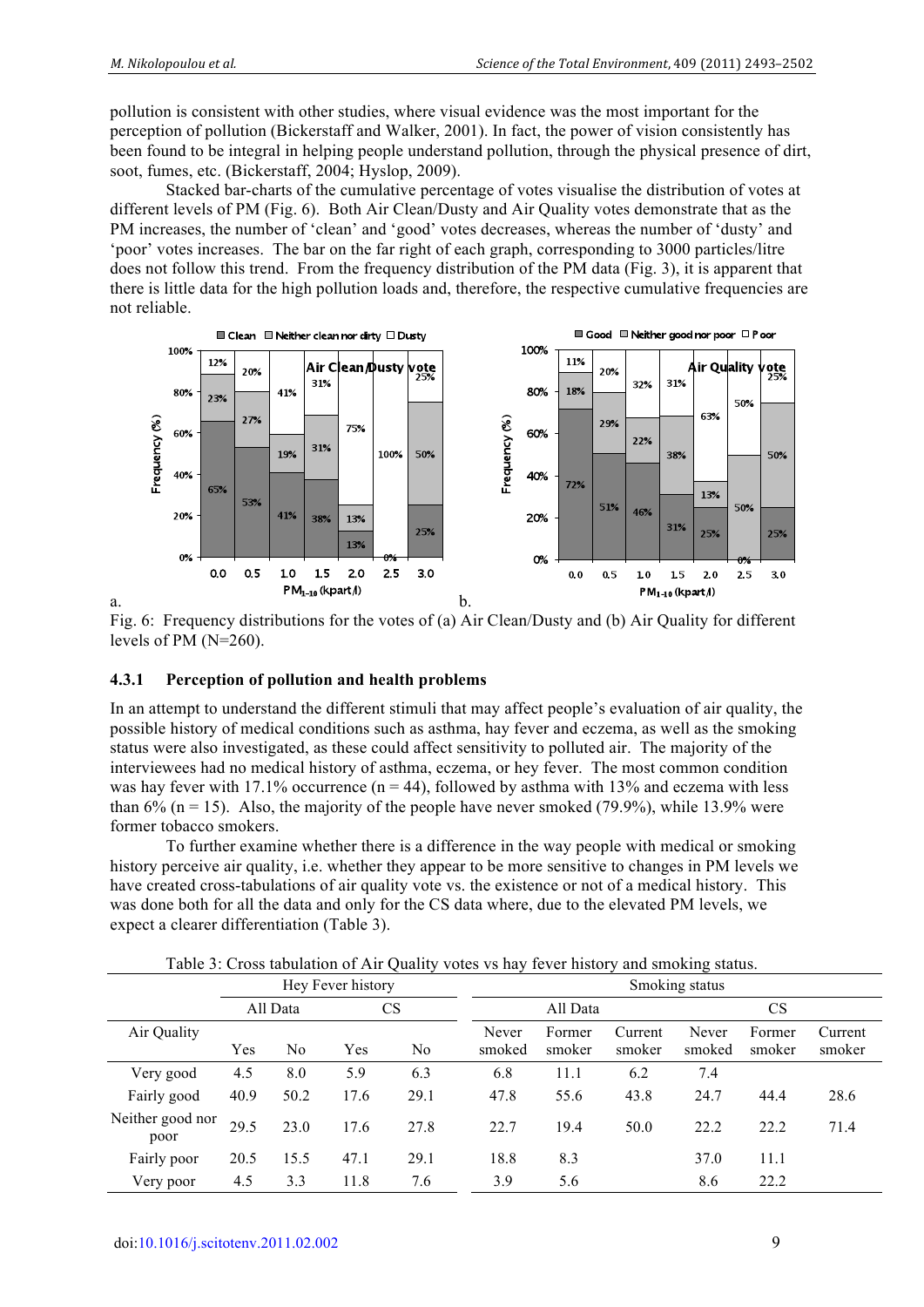|                          |                       |                | Hey Fever history |       |                 | Smoking status   |                   |                 |                  |                   |  |
|--------------------------|-----------------------|----------------|-------------------|-------|-----------------|------------------|-------------------|-----------------|------------------|-------------------|--|
|                          | All Data<br><b>CS</b> |                |                   |       | All Data        |                  |                   | <b>CS</b>       |                  |                   |  |
| Air Quality              | Yes                   | N <sub>0</sub> | Yes               | No    | Never<br>smoked | Former<br>smoker | Current<br>smoker | Never<br>smoked | Former<br>smoker | Current<br>smoker |  |
| Very good                | 4.5                   | 8.0            | 5.9               | 6.3   | 6.8             | 11.1             | 6.2               | 7.4             |                  |                   |  |
| Fairly good              | 40.9                  | 50.2           | 17.6              | 29.1  | 47.8            | 55.6             | 43.8              | 24.7            | 44.4             | 28.6              |  |
| Neither good nor<br>poor | 29.5                  | 23.0           | 17.6              | 27.8  | 22.7            | 19.4             | 50.0              | 22.2            | 22.2             | 71.4              |  |
| Fairly poor              | 20.5                  | 15.5           | 47.1              | 29.1  | 18.8            | 8.3              |                   | 37.0            | 11.1             |                   |  |
| Very poor                | 4.5                   | 3.3            | 11.8              | 7.6   | 3.9             | 5.6              |                   | 8.6             | 22.2             |                   |  |
| Total                    | 100.0                 | 100.0          | 100.0             | 100.0 | 100.0           | 100.0            | 100.0             | 100.0           | 100.0            | 100.0             |  |

It appears that only people with a medical history of hay fever voted more frequently for poor air quality conditions than those without (Table 3). In fact of those with hay fever, 25.0% overall and nearly 58.9% in the CS voted for poor air quality, compared to 18.8% and 36.7% of those without hay fever.

People with asthma or eczema history voted less frequently for poor air quality conditions than those without this medical history, which could be attributed to the small number of interviewees we had with a history of asthma and eczema, hence rendering such an analysis unreliable.

Current smokers seem to be the least sensitive to air quality (Table 3) since they invariably voted for neutral or good conditions, whereas 22.7% of the non-smokers voted for poor conditions in both sites, and 45.6% when only the CS was considered. The values for former smokers were 13.9% and 33.3%, respectively.

#### **4.3.2 Perception of pollution and health symptoms**

People were also asked whether they had any symptoms such as blocked or dry nose, dry throat/ mouth or skin, as well as dry/ itchy eyes, and were asked to evaluate these on a 5-point scale varying from 'not at all' to 'very severe'. Such symptoms were to be evaluated against sensitivity to air quality to investigate the means by which pollutants are being perceived (e.g. sensory irritation to eyes, nose, throat, etc.).

Most of the interviewees (around 70%) did not present any symptoms related to poor air quality, while a 20-25% presented some mild symptoms. The distribution of the symptoms is the same for both sites and does not depend on gender (not shown).

In order to explore the possible relationships between medical history and smoking status with various symptoms and perception of air quality, a series of partial correlation and chi-square analyses were carried out. There appears to be a tendency for smoking to make individuals less sensitive to poor air quality, but given the small number of interviewees it was only significant at the 0.08 level. With the constraint of having small samples in the various medical history categories, there is no indication that prior medical history plays a role in the way people perceive air quality.

Mann-Whitney (for medical history) and Kruskal-Wallis (for smoking status) tests, conducted for equality of location of the respective observed statistical distributions, also indicated that there is no differentiation of the PM-related sensitivity according to the existence or not of a medical history.

Chi-square tests of the observed dichotomous (trichotomous) responses for medical history (smoking status) against equiprobability, per symptom reported, revealed that medical history may affect the rate of occurrence of a specific symptom. A history of hay fever increases the odds of developing a mild symptom of Blocked Nose (48% observed versus the 24% expected, significant at  $p<0.01$ ), Dry Nose (30% observed versus the 18% expected,  $p<0.05$ ) and Dry Mouth (33% observed versus the 19% expected, p<0.05). Also a history of eczema is associated with increased moderate skin dryness (27% observed versus the 9% expected, p<0.05). Finally Asthma is related to increased mild Dry Mouth (35% observed versus the 19% expected, p<0.05) and moderate Dry Throat symptoms (12% observed versus the  $4%$  expected,  $p<0.05$ ).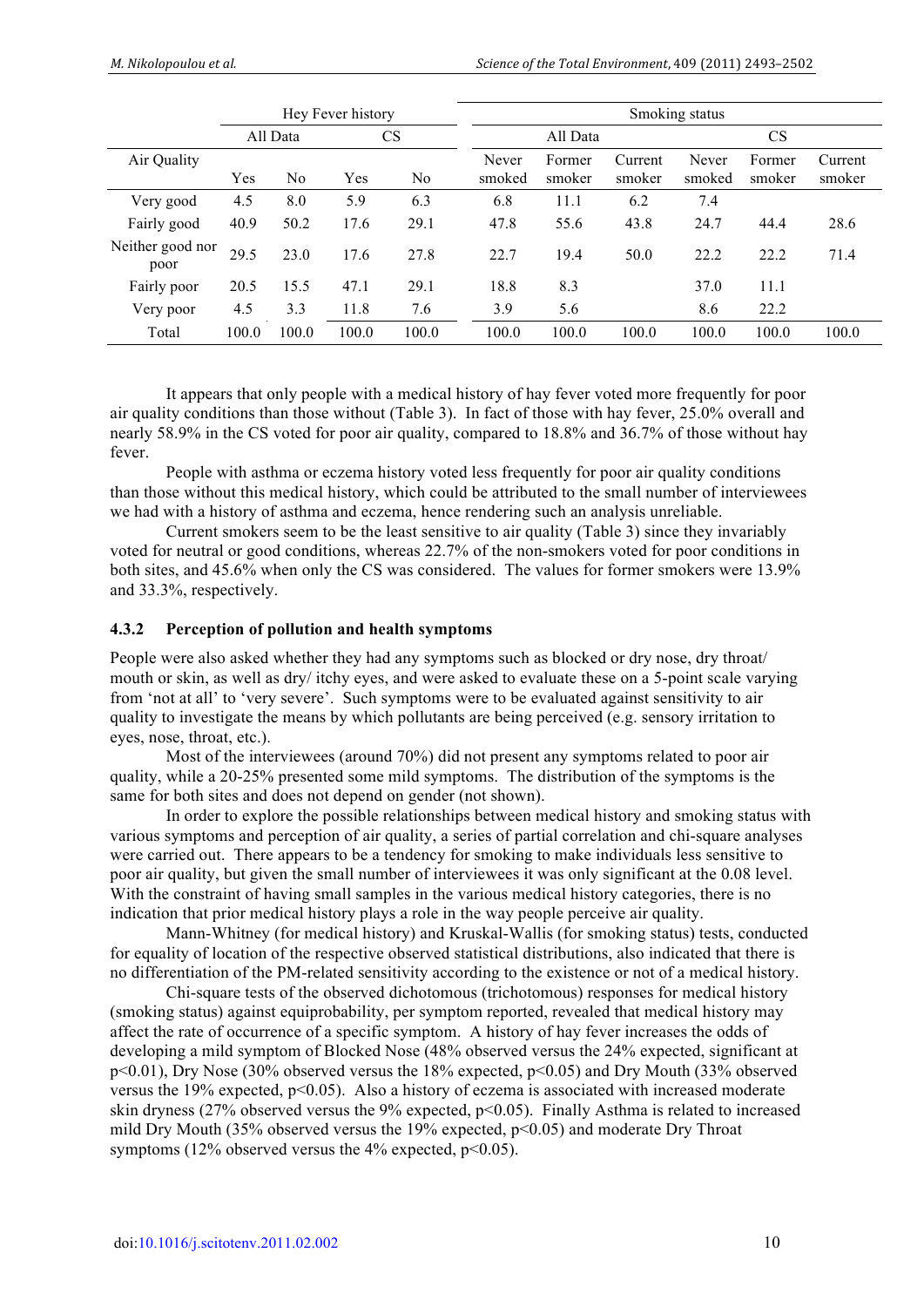Smoking is associated with increased mild symptoms of Dry Nose, and mild and moderate Dry Throat (both for current and former smokers, Table 4). Current smokers also report increased symptoms of eye dryness, although this is only based on 10 responses.

|                |                     | Dry Nose *                               |    | Dry Throat *       |                    | Dry / Itchy Eyes ** |                    |
|----------------|---------------------|------------------------------------------|----|--------------------|--------------------|---------------------|--------------------|
|                | Symptom<br>Severity | Observed<br>Expected<br>$(\%)$<br>$(\%)$ |    | Observed<br>$(\%)$ | Expected<br>$(\%)$ | Observed<br>$(\%)$  | Expected<br>$(\%)$ |
| Never smoked   | A little            | 14                                       | 17 | 14                 | 18                 |                     |                    |
| Former smoker  |                     | 33                                       | 17 | 33                 | 18                 |                     |                    |
| Current smoker |                     | 25                                       | 17 | 31                 | 18                 |                     |                    |
| Never smoked   | Moderate            |                                          |    | $\overline{2}$     | 4                  |                     |                    |
| Former smoker  |                     |                                          |    | 11                 | 4                  |                     |                    |
| Current smoker |                     |                                          |    | 13                 | 4                  |                     |                    |
| Never smoked   | Quite a bit         |                                          |    |                    |                    | $\overline{2}$      | 4                  |
| Former smoker  |                     |                                          |    |                    |                    | 3                   | 4                  |
| Current smoker |                     |                                          |    |                    |                    | 31                  | 4                  |

|  |  |  |  | Table 4: Chi-square analysis for smoking history and prevalence of different symptoms |  |
|--|--|--|--|---------------------------------------------------------------------------------------|--|
|--|--|--|--|---------------------------------------------------------------------------------------|--|

\* p<0.05, \*\*p<0.001 (N=260).

#### **5 Modelling exposure-response relationships**

An attempt was made to build models for the prediction of the various perception votes, using meteorological, noise and PM measurements, as well as factors like gender, ethnic group, age, medical and smoking history as independent variables and controlling factors. We focused on the perception of air quality, which is the key parameter investigated in this paper. This exercise should provide information on the significance of the independent variables and factors with regard to the human perception and response to air quality.

The main parameters of interest in this study, namely the votes, are ordinal. That means that they are ordered into classes, yet the distances between adjacent classes are unknown, and by no means equal to each other. Even though ordinal parameters can be used in the context of an ordinary regression procedure this would imply an underlying assumption of equality of distances between the categories and the result would be a continuous instead of an ordinal variable.

In order to avoid these shortcomings we employed an appropriate regression analysis based on ordinal regression, using SPSS (SPSS Inc, 2008). Ordinal regression, instead of providing an estimate of the dependent parameter, provides an estimate of the probability that the dependent parameter will fall into each ordinal category. The category corresponding to the maximum probability is the final estimate for the dependent variable. The background theory for this approach is given in the Appendix.

Using the parallel line test, we found that the assumptions underlying ordinal regression are fulfilled and can be used to predict air quality and cleanness vote using PM count (Table 5). Other environmental and personal factors such as solar radiation, medical or smoking history, etc. have been tested but do not produce models with significant coefficients, and so they have been excluded from further discussion.

|  |  |  |  | Table 5: Ordinal model estimates for prediction of Air Quality votes (N=260) |  |
|--|--|--|--|------------------------------------------------------------------------------|--|
|--|--|--|--|------------------------------------------------------------------------------|--|

|           | AirQuality<br>Vote       |       | Estimate | Std. Error | Sig. |
|-----------|--------------------------|-------|----------|------------|------|
| Threshold | Very good                | $=1$  | $-2.22$  | .25        | .000 |
|           | Fairly good              | $= 2$ | .68      | .16        | .000 |
|           | Neither good<br>nor poor | $=$ 3 | 1.90     | .20        | .000 |
|           | Fairly poor              | $=4$  | 3.82     | .36        | .000 |
| Location  | PМ                       |       | .001     | .000       | .000 |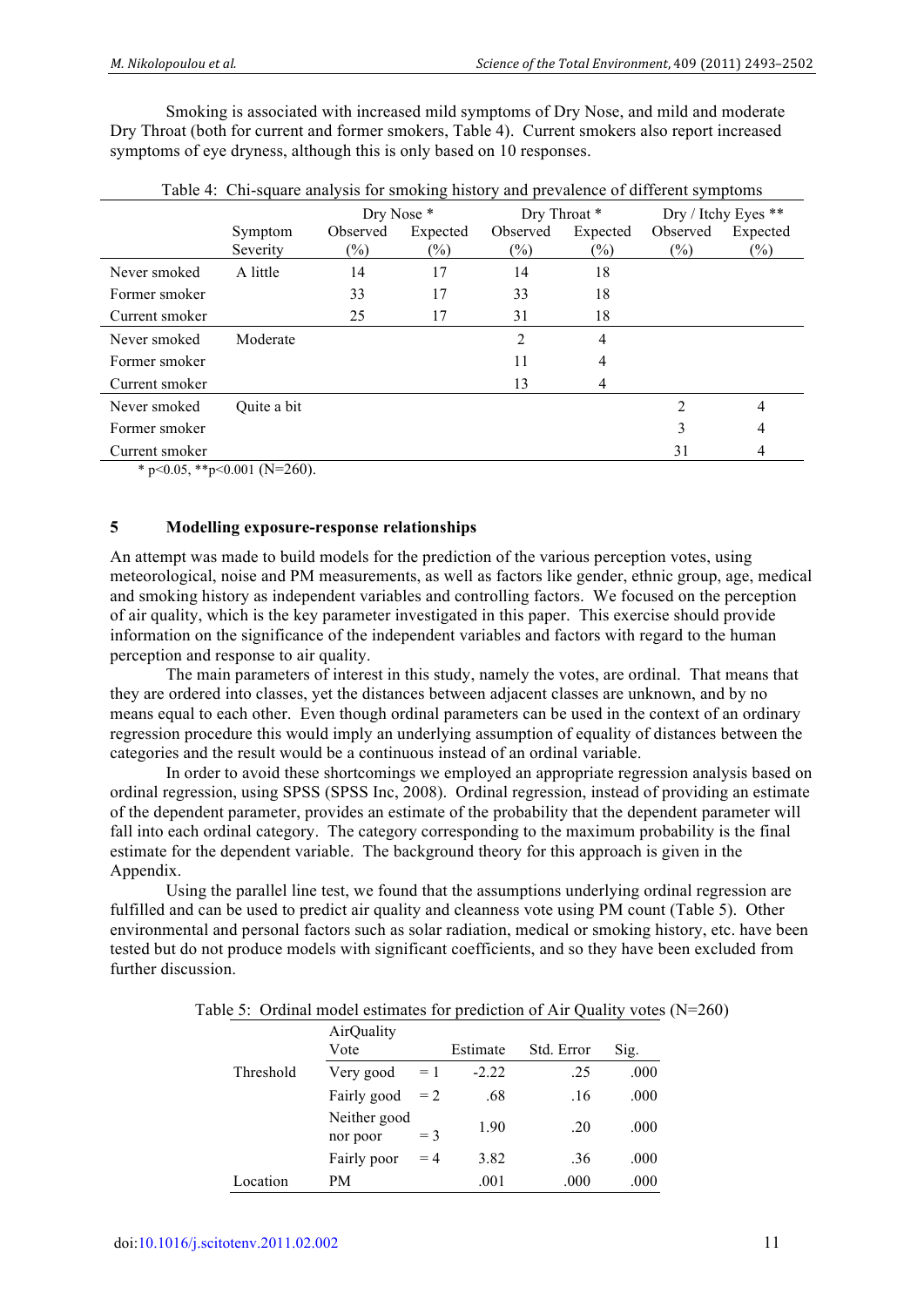The cross-tabulation of the results (Table 6) demonstrates that the Air Clean/Dusty model that uses only PM count as an independent variable is reproducing the recorded votes fairly well – about 50% correct classifications for the 3 middle categories (i.e. 2= fairly clean, 3= neither clean nor dusty, 4= fairly dusty), and 20% for the high category (5= very dusty, Gamma statistic =0.545, p=0.000).

|                            | Air Clean/Dusty Vote |     |      |      |                |              |       |  |  |
|----------------------------|----------------------|-----|------|------|----------------|--------------|-------|--|--|
|                            |                      |     | 2    | 3    | $\overline{4}$ | 5            | Total |  |  |
| Very clean                 | $= 1$                |     |      |      |                |              |       |  |  |
| Fairly clean               | $=2$                 | 5.5 | 51.7 | 22.9 | 12.7           | 7.2          | 100.0 |  |  |
| Neither clean<br>nor dusty | $=$ 3                |     | 14.3 |      | 28.6           |              | 100.0 |  |  |
| Fairly dusty               | $=4$                 |     | 18.2 |      | - 54.5         | 9.1          | 100.0 |  |  |
| Very dusty                 | $= 5$                |     | 20.0 | 40.0 | 20.0           | <b>20.0</b>  | 100.0 |  |  |
| Total                      |                      | 5.0 | 48.6 | 23.9 | 15.1           | 7.3          | 100.0 |  |  |
|                            |                      |     |      |      |                | 57.1<br>18.2 |       |  |  |

|  |  | Table 6: Reproduction (%) of the Air Clean/Dusty vote by the ordinal regression model ( $N=260$ ) |  |  |  |  |  |  |  |  |  |  |  |
|--|--|---------------------------------------------------------------------------------------------------|--|--|--|--|--|--|--|--|--|--|--|
|--|--|---------------------------------------------------------------------------------------------------|--|--|--|--|--|--|--|--|--|--|--|

Air Quality vote can also be estimated by PM count (Table 5) and the parallel line test was also successful. However, cross-tabulation of the model predictions with the actual interview votes shows that the model classifies all cases into only two out of five classes. Hence it cannot be considered as successful even though the Gamma statistic  $(0.540, p<0.01)$  is satisfactory. As before, other factors such as medical or smoking history, etc. have been tested but do not produce models with significant parameters.

Further insight on the probability of having a certain response under specific conditions values of the independent (control), parameter can be obtained by the cumulative probability plots (Fig. 7), generated by introducing the ordinal regression model parameters (See eq. 3 in the Appendix).

Hence, to predict how different people would perceive the air cleanness or quality at different PM concentrations we can look at the cumulative distributions presented in Figures 7a and 7b respectively. For example, at 3200 particles/litre (or around 90  $\mu$ g/m<sup>3</sup>), 50% of the population would be expected to vote higher than 4, i.e. very dusty (Fig. 7a) and the air quality would be perceived as very poor for about 32% of the population (Fig. 7b).





The concentrations at which poor air quality is perceived by a majority of the population might seem high compared to the current EU limits of  $40 \mu g$  m<sup>-3</sup> (Commission of the European Communities, 2001), but it should be borne in mind that the EU limits refer to a mean annual value, whereas our analysis has been performed on instantaneous exposures. Instantaneous exposures will be significantly larger, especially in proximity to roadways and during high pollution episodes, and could be avoided based on individual perception.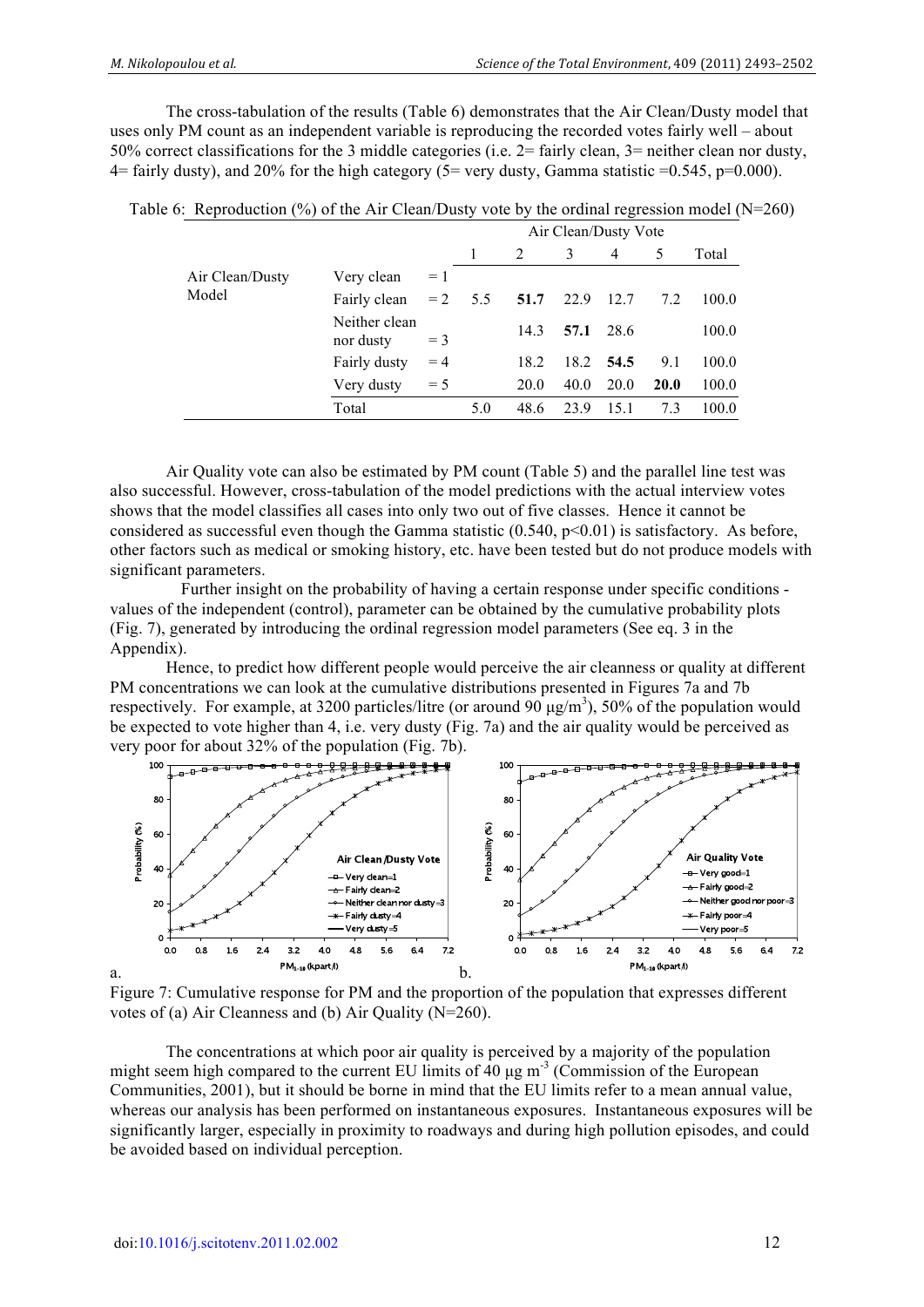#### **6. Conclusions**

We have presented the results of a localised study aimed at enhancing our understanding of the connections between individual perception and exposure to different environmental stimuli; microclimate, noise and especially particulate matter. People were asked to evaluate environmental quality at the same time and location as highly time-resolved physical measurements were carried out, so the objective and subjective parameters could be directly linked. Since our sample size is relatively small (260 interviews), the results should be regarded as indicative of the *trends* in actual perception of pollution and the relative importance of various other factors.

The surveys took place in daytime on sidewalks next to a road construction site (CS) and a medium density traffic site (TS). The meteorological conditions were generally sunny, warm, moderately humid, and with light winds. At both sites the environment was noisy. The particulate matter concentration was generally low, but the CS was burdened with higher PM counts (presumably from dust) and higher sound levels.

The overall comfort was determined primarily by the thermal environment, with no correlation between comfort and sound or PM levels. Overall air quality is considered to be clean by more than 50% of the participants. Air quality vote distribution is strongly correlated to the Air Clean/Dusty votes, and both of these perception votes are correlated with the PM count. Overall as the concentration of PM increases the number of 'clean air' and 'good air quality' votes decreases, whereas the number of 'dusty air' and 'poor air quality' votes increases. Through the exposureresponse relationships between the various perception votes and PM, it was possible to predict air cleanness using the PM count. The model performed fairly well for the three middle categories, where the majority of the votes existed and less well for the two extreme categories.

Surprisingly, these perception votes also present a significant negative correlation with solar radiation, suggesting that the way people perceive PM is through the visual effect of particles that inevitably becomes more noticeable under low irradiation conditions. Hyslop (2009) suggests that impaired visibility is the result of air pollution due to light scattering on particles or more extreme cues such as smoke from chimneys or car motor exhausts.

The effect of medical or smoking history on the perceived air quality was also evaluated. People with a medical history of hay fever voted more frequently for poor air quality conditions than those without, whereas current smokers were the least sensitive to air quality. Medical history affects the occurrence of specific symptoms as can be expected, e.g. symptoms of blocked nose for those suffering of hay fever, dry throat for smokers. The analysis also suggests that there appears to be no statistically significant differentiation of the PM-related sensitivity according to the existing medical history – although the sample with such history is small.

 This work shows promising results but the confidence of these results is affected by the small number of responses. An extensive study investigating different levels of air pollution in different urban settings would help us to disentangle the effect of these parameters. Furthermore, it would help us to identify threshold levels that different air pollutants need to reach for them to be perceived by individuals, while investigating the means by which these pollutants are being perceived (e.g. sensory irritation to eyes, nose, throat; visual appearance, etc.).

Understanding the role of air quality in the overall satisfaction with the environment will open new dimensions for urban planning and the development of urban spaces. Individuals' perception of ambient environmental conditions, in particular microclimate, noise and air quality, can influence the 'liveability' of a city. An in-depth analysis of the human parameter will open new horizons for evaluating the use of physical intervention through urban and built form in urban design to improve environmental quality and increase adaptive capacity to climate change. The impact on urban design, in relation to the allocation of uses and activities in the urban context could also be significant. Finally, it can indirectly inform air quality management schemes and outreach campaigns by addressing the public's interaction with the environment and motivation for change, to induce environmentally sustainable behaviour. As Uzzell and Moser (2006) highlight "it is not the quality of the environment, but how people interact with it that may be a principal explanatory factor in wellbeing".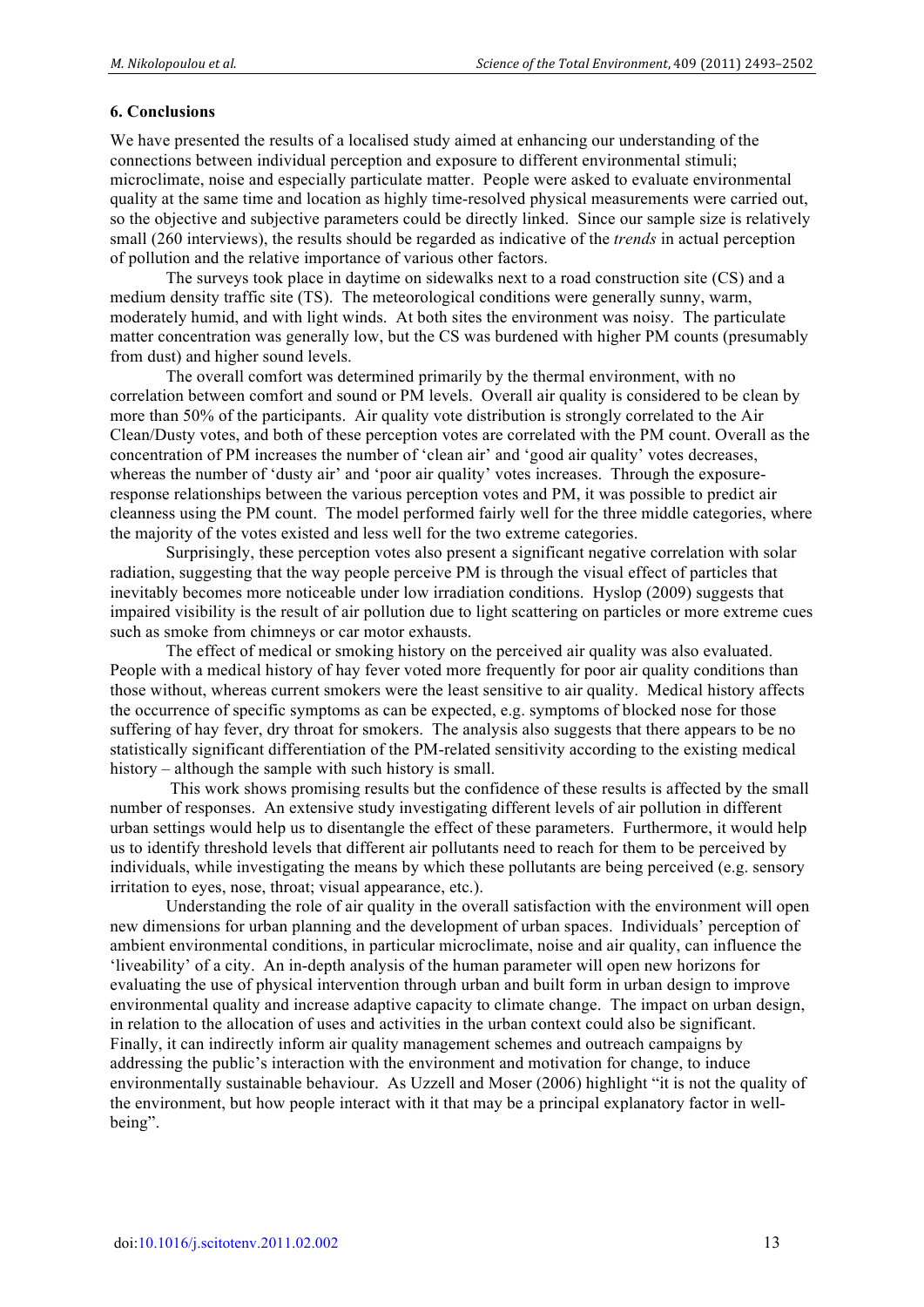#### **Acknowledgements**

This project was funded by the SETsquared UK/US Sustainable Environment Collaborative Programme, from the Science Bridges Initiative.

As this work has spanned across different disciplines, we are grateful to those that sent us questionnaires they have used in the indoor environment and other interesting literature. More specifically, we would like to thank Prof. Peder Wolkoff from the National Research Centre for the Working Environment in Denmark; Dr Karin Engvall from the Stockholm Office of Research and Statistics in Sweden; Prof. Pawel Wargocki from the International Centre for Indoor Environment and Energy at Technical University of Denmark; Prof. David Uzzell from the Dept. of Psychology, University of Surrey (UK); and Dr Mark J. Mendell from the Indoor Environment Department, Lawrence Berkeley National Laboratory (USA).

Finally, special thanks are due to all the UCSD students who carried out the field surveys (Anthony Dominguez, Mandana Farhadieh, Anders Nottrott, Hared Ochoa) and Mr Faisal Aljawabra at the University of Bath for his help in digitizing the interview data.

#### **Appendix**

Ordinal logistic regression is a procedure aiming to predict the odds of observing a particular score or less (Agresti, 2002; SPSS Inc, 2008). In the case of votes based on sensation this could be formulated as modeling the following odds:

$$
U_j = P(Y \le j) / P(Y > j)
$$
 (1)

where *P* denotes probability, *Y* is the response variable and  $j=l, n-l$  where n is number of classes. Class *n* does not have an odds associated to it since the range below or equal to this class covers the whole data set.

The ordinal logistic model for a vector of independent variables and controlling factors  $X_i$ , is then:

$$
\ln(U_j) = a_j + \sum_i -b_i \cdot X_i \qquad (2)
$$

Larger  $b_i$  location coefficients indicate an association with higher votes. A positive coefficient for a dichotomous factor implies that higher votes are more likely for the first category. A negative coefficient implies lower votes are more likely. For a continuous variable, a positive coefficient implies that as the values of the variable increase, the likelihood of larger votes increases.

Each logit  $(U_j)$  has its own threshold,  $a_j$  but the same location  $b_i$  for each parameter of the control vector *X<sup>i</sup>* . That means that the effect of the independent variable is the same for the different logit functions. This suggests that the results are a set of parallel lines or planes—one for each category of the outcome variable, in our case for each vote. This assumption can be checked by allowing the coefficients to vary, estimating them, and then testing whether they are all equal.

For a single control (independent) variable, *X*, if the assumption of parallel lines is valid, the probability of a response *Y* being greater or equal than *j*, when the independent variable has the value *x* is:

$$
P(Y \ge j | X = x) = 1 - \frac{e^{a_j - bx}}{1 + e^{a_j - bx}}
$$
 (3)

A good model has statistically significant location  $b_i$  and a favourable test of parallel lines (large significance level). This is an initial assessment though. The performance of the model in terms of assigning the cases to the correct ordinal class has to be assessed in a second step. To do that we employ the Gamma statistic on the crosstab table among the original and the modelled classifications. Gamma statistic is a symmetric measure of association between two ordinal variables that ranges between -1 and 1. Values close to an absolute value of 1 indicate a strong relationship between the two variables.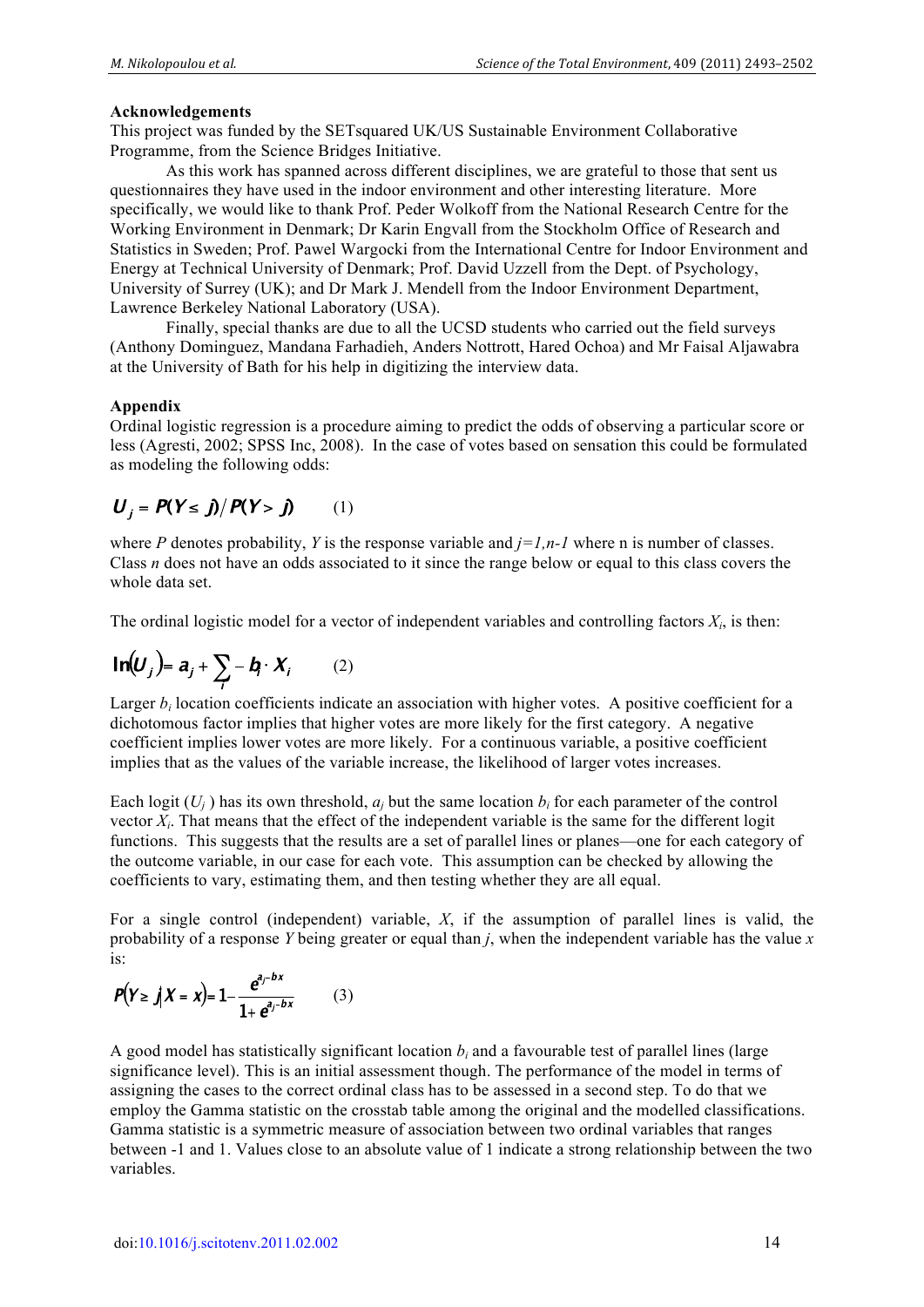#### **References**

- Agresti, A*.* (2002). *Categorical Data Analysis*, 2nd rev-ed., New York: John, Wiley & Sons.
- Amudsen, A.H., Klæboe, R. and Fyhri, A. (2008). Annoyance from vehicular air pollution: Exposure– response relationships for Norway, *Atmospheric Environment*, 42, 7679-7688.
- Badland, H.M. and Duncan, M.J. (2009). Perceptions of air pollution during the work-related commute by adults in Queensland, Australia, *Atmospheric Environment*, 43, 5791–5795.
- Bickerstaff,, K. (2004). Risk perception research: socio-cultural perspectives on the public experience of air pollution, *Environment International*, 30, 827-840.
- Bickerstaff, K. and Walker, G. (2001). Public understandings of air pollution: the 'localisation' of environmental risk, *Global Environmental Change*, 11, 2, 133-145.
- Bonnes M., Uzzell, D., Carrus, G. and Kelay, T. (2007). Inhabitants' and experts' assessments of environmental quality for urban sustainability, *Journal of Social Issues*, 63, 1, 59-78.
- Brody, S.D., Peck, B.M. and Highfield, W.E. (2004). Examining localized patterns of air quality perception in Texas: a spatial and statistical analysis, *Risk Analysis*, 24(6), 1561-1574..
- Centre for Renewable Energy Sources (2002). R*UROS home page Objectives and methodology*, http://alpha.cres.gr/ruros/quest\_en.pdf. Accessed March 2009.
- Commission of the European Communities (2001). Commission Directive of 17 October 2001 amending Annex  $\overline{V}$  to Council Directive 1999/30/EC relating to limit values for sulfur dioxide, nitrogen dioxide and oxides of nitrogen, particulate matter and lead in ambient air. *Official Journal of the EC*, L 278/35.
- County of San Diego Air Pollution Control District (2007). *Five Year Air Quality Data Summary* available online at http://www.sdapcd.org/air/reports/smog.pdf. Accessed March 2009.
- Craik, K.H. and Zube, E.H. (1976). *Perceiving Environmental Quality: Research and Applications*, Plenum Press, New York.
- Day, R. (2007). Place and the experience of air quality, *Health & Place*, Vol. 13, pp. 249-260.
- Daniels, M. J., F. Dominici, J.M. Samet and S.L. Zeger (2000). Estimating particulate matter-mortality dose-response curves and threshold levels: An analysis of daily time-series for the 20 largest US cities, *American Journal of Epidemiology*, 152, 5, 397-406.
- Dominguez, A., Kleissl, J., Farhadi, M., Kim, D., Liu, W., Mao, Y., Nguyen, H.T., Roshandell, M., Sankur, M., Shiga, Y., Linden, P. and Hodgkiss, W. (2007). Decision-Making Using Real-Time Observations for Environmental Sustainability, *American Geophysical Union Fall Meeting 2007*, Poster H13A-0972.
- Engvall, K., Norrby, C. and Sandstedt, E. (2004). The Stockholm Indoor Environment Questionnaire: a sociologically based tool for the assessment of indoor environment and health in dwellings, *Indoor Air*, 14, 1, 24-33.
- Environment Protection Agency (2003). *A Standardised EPA Protocol for Characterizing Indoor Air Quality in Large Office Buildings*, USA.
- Fang L., Wyon, D.P., Clausen, G. and Fanger, P.O. (2004). Impact of indoor air temperature and humidity in an office on perceived air quality, SBS symptoms and performance. *Indoor Air Suppl.*; 14, 7, 74-81.
- Harrison, R.M. (2004). Key pollutants airborne particles, *Science of the Total Environment*, 334-335, 3-8.
- Howel D., Moffatt, S., Bush, J., Dunn, C.E. and Prince, H. (2003). Public views on the link between air pollution and health in Northeast England, *Environmental Research*, 91, 3, 163-171.
- Hyslop, N.J. (2009). Impaired visibility: the air pollution people see, *Atmospheric Environment*, 43, 1, 182-195
- Kang, J. and Zhang, M. (2010). Semantic differential analysis of the soundscape in urban open public spaces, *Building and Environment*, 45, 150-157.
- Kaur, S., Nieuwenhuijsen, M.J. and Colvile, R.N. (2005). Pedestrian exposure to air pollution along a major road in Central London, UK, *Atmospheric Environment*, 39, 7307–7320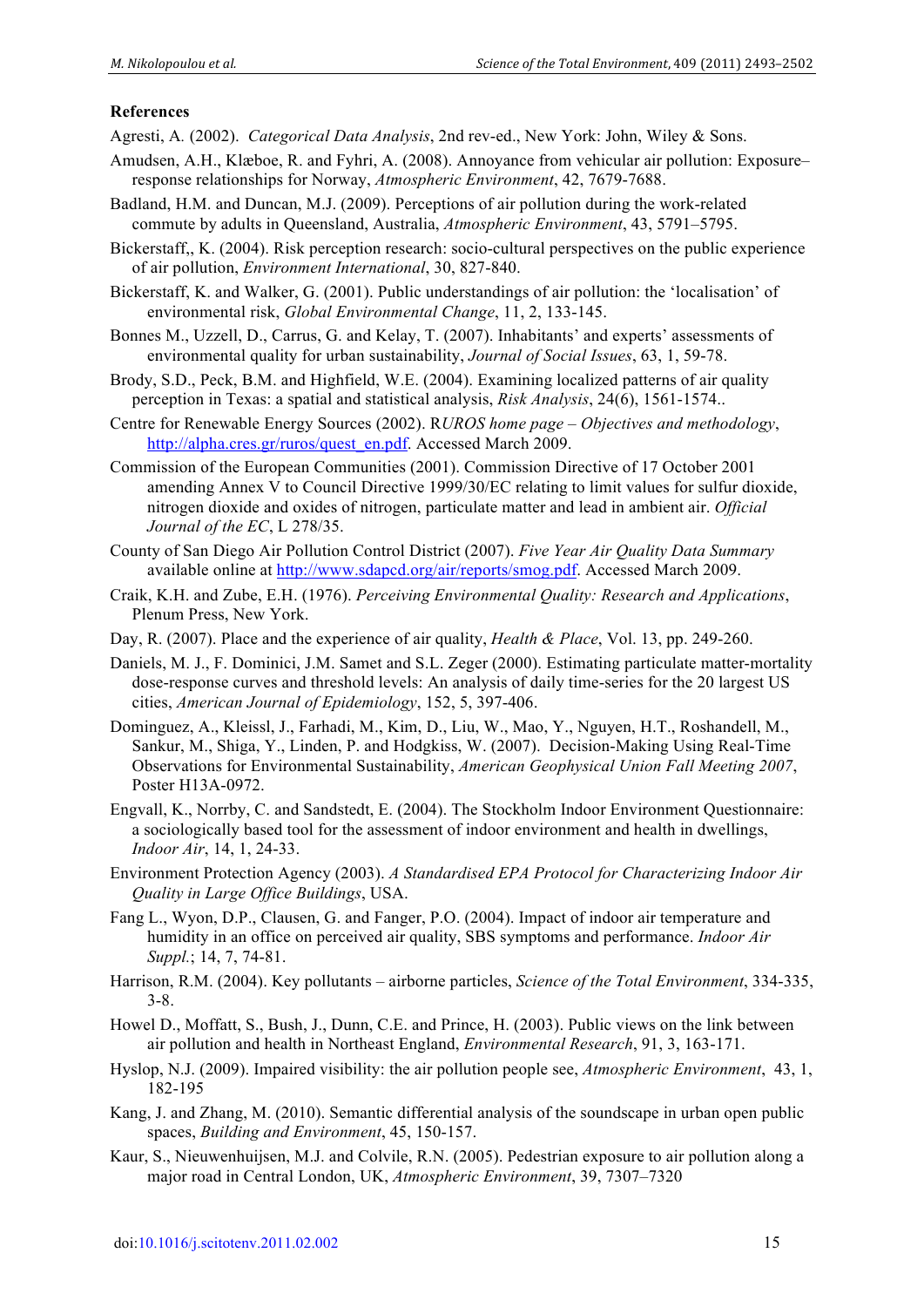- Klæboe, R., Amudsen, A.H. and Fyhri, A. (2008). Annoyance from vehicular air pollution: A comparison of European exposure–response relationships, *Atmospheric Environment*, 42, 7689- 7694.
- Llop, S., Ballester, F., Estarlich, M., Esplugues, A., Fernandez-Patier, R., Ramon, R., Marco, A., Aguirre, A., Sunyer, J. and Iniguez, C. (2008). Ambient air pollution and annoyance responses from pregnant women, *Atmospheric Environment*, 42, 2982-2992.
- Mendell, M.J., Mirer, A. and Lei-Gomez, Q. (2007). *Contaminants in Buildings and Occupied Spaces as Risk Factors for Occupant Symptoms in U.S. Office Buildings: Findings from the U.S. EPA BASE Study*, LBNL-63370.
- Moffet, R.C., Desyaterik, Y., Hopkins, R.J., Tivanski, A.V., Gilles , M.K., Wang , Y., Shutthanandan, V., Molina, L.T., Abraham, R.G., Johnson, K.S., Mugica, V., Molina, M.J., Laskin, A. and Prather, K.A. (2008) Characterization of aerosols containing Zn, Pb, and Cl from an industrial region of Mexico City, *Environmental Science & Technology*, 42, 19**,** 7091-7097.
- Nikolopoulou, M, Baker, N. and Steemers, K. (2001). Thermal comfort in outdoor urban spaces: the human parameter, *Solar Energy*, 70, 3, 227-235.
- Nikolopoulou, M., Lykoudis, S. and Kikira, M. (2004). Thermal comfort models for open urban spaces, *Designing Open Spaces in the Urban Environment: a Bioclimatic Approach*, Centre for Renewable Energy Sources, EU FP5.
- Nikolopoulou, M. and Lykoudis, S. (2006). Thermal comfort in outdoor urban spaces: analysis across different European countries, *Building and Environment,* 41, 11, 1455-1470.
- Oglesby, L., Kunzli, N., Monn, C., Schindler, C., Ckermann-Liebrich, U. and Leuenberger, P. (2000). Validity of annoyance scores for estimation of long-term air pollution exposure in epidemiologic studies: the Swiss Study on Air Pollution and Lung Diseases in Adults (SAPALDIA). *American Journal of Epidemiology,* 152, 75–83.
- Park, S.S., Kleissl, J., Harrison, D., Nair, N.P., Kumar, V. and Ondov, J. (2006). Investigation of PM<sub>2.5</sub> episodes using semi-continuous instruments at the Baltimore Supersite, *Aerosol Sci. Tech.*, 40, 10, 845-860.
- Pfafflin J.R. & Ziegler E.N. (Eds) (2006). *Encyclopedia of Environmental Science and Engineering*, Fifth Edition, v. II, CRC Press, Taylor & Francis, London.
- Rotko, T., Oglesbyb, L., Künzli, N., Carrer, P., Nieuwenhuijsen, M.J. and Jantunen, M. (2002) Determinants of perceived air pollution annoyance and association between annoyance scores and air pollution (PM2.5, NO2) concentrations in the European EXPOLIS study, *Atmospheric Environment,* 36, 4593-4602.
- Sapkota, A., Symons, J.M., Kleissl, J., Wang, L., Parlange, M.B., Ondov, J., Eggleston, P.A. and Buckley, T.J. (2005). Impact of the 2002 Canadian forest fires on particulate matter air quality in Baltimore City, *Environmental Science and Technology,* 39, 1, 24-32.
- Sarrat, C., Lemonsu, A., Masson,V., and Guedalia,D. (2006). Impact of urban heat island on regional atmospheric pollution, *Atmospheric Environment,* 40, 1743–1758.
- Seinfeld, J. and Pandis, S. (1997). *Atmospheric Chemistry and Physics: From Air Pollution to Climate Change*, Wiley-Interscience.
- Semenza, J.C., Wilson, D.J., Parra, J., Bontempo, B.D., Hart, M., Sailor, D.J. and George, L.A. (2008). Public perception and behaviour change in relationship to hot weather and air pollution, *Environmental Research*, Vol. 107, 401-411.
- Szeremeta, B., Henrique, P. and Zannin, T. (2009). Analysis and evaluation of soundscapes in public parks through interviews and measurement of noise, *Science of the Total Environment* , 407, 6143–6149.
- Toner, S.M., Shields, L.G., Sodeman, D.A. and Prather, K.A. (2008). Using mass spectral source signatures to apportion exhaust particles from gasoline and diesel powered vehicles in a freeway study using UF-ATOFMS, *Atmospheric Environment*, 42, 3, 568-581.
- SPSS. Inc. (2008). *Ordinal Regression.* http://www.norusis.com/pdf/ASPC\_v13.pdf. Accessed Nov. 2008.